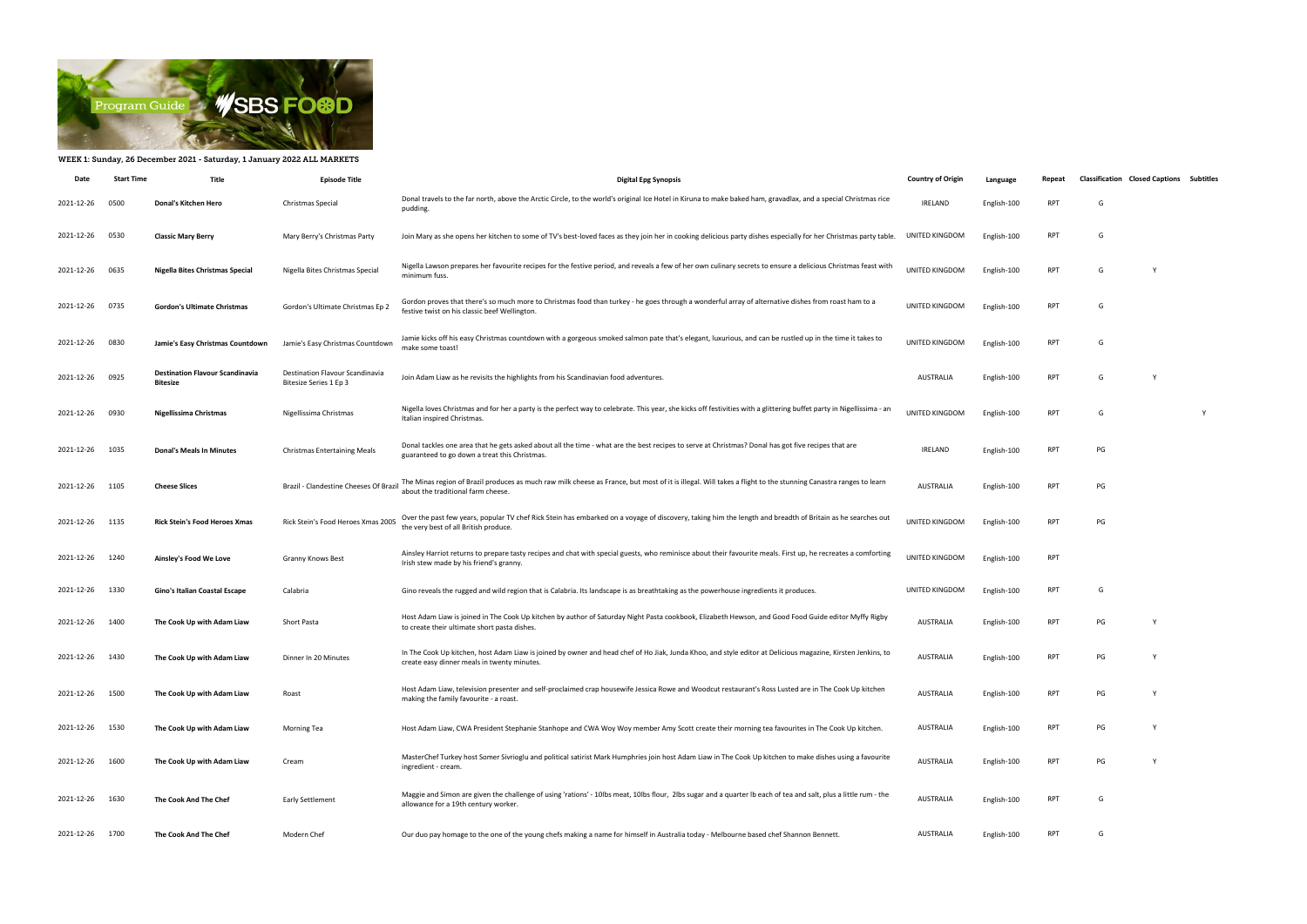| 2021-12-26 1730 |      | The Cook And The Chef                               | Recipe Books And Charmaine<br>Solomon                    | Maggie and Simon both love cookbooks, so the show kicks off this week with Maggie showing off her impressive collection.                                                                                                                        | <b>AUSTRALIA</b>      | English-100              | <b>RPT</b>      | G  |   |   |
|-----------------|------|-----------------------------------------------------|----------------------------------------------------------|-------------------------------------------------------------------------------------------------------------------------------------------------------------------------------------------------------------------------------------------------|-----------------------|--------------------------|-----------------|----|---|---|
| 2021-12-26      | 1800 | <b>Taste Of France</b>                              | Astrance                                                 | Today, we visit chef Pascal Barbot at his popular Michelin 2-star restaurant Astrance. Pascal is truly passionate about cooking and puts emphasis on<br>perfection in everything that he and his team does.                                     | SWEDEN                | English-50;<br>French-50 |                 | PG |   |   |
| 2021-12-26 1830 |      | <b>Girls Guide: Hunting Fishing Wild</b><br>Cooking | A Girls Guide to Hunting Fishing<br>Wild Cooking S1 Ep 6 | Analiese faces her biggest challenge yet, slaughtering the two pigs she's reared for meat, and is visited by old friends from the mainland who reaffirm her<br>commitment to her new life.                                                      | <b>AUSTRALIA</b>      | English-100              | <b>RPT</b>      | PG |   |   |
| 2021-12-26 1900 |      | <b>Cheese Slices</b>                                | Spain - Traditional Galician Cheese                      | Galicia is known as 'Green Spain' and its high rainfall is perfect for dairy farming. Home to over a million cows, this beautiful region is well known for its<br>mysterious Celtic past.                                                       | <b>AUSTRALIA</b>      | English-100              |                 | G  |   |   |
| 2021-12-26 1930 |      | <b>Simply Raymond Blanc</b>                         | Raymonds Travels                                         | Raymond Blanc shares his love of travel and embracing the influence of other cultures into his cuisine. He cooks a sensationally fresh flash-fried squid with a<br>fennel and rocket salad.                                                     | ENGLAND               | English-100              |                 | PG |   |   |
| 2021-12-26      | 2025 | <b>Destination Flavour Fillers</b>                  | Destination Flavour Bitesize Series 1<br>Ep 7            | Hosts Adam Liaw, Renee Lim and Lily Serna meet passionate growers, celebrated chefs and local food heroes from all over Australia.                                                                                                              | <b>AUSTRALIA</b>      | English-100              | <b>RPT</b>      | G  | Y |   |
| 2021-12-26 2030 |      | <b>Rick Stein: From Venice to Istanbul</b>          | Series 1 Ep 1                                            | Rick Stein's From Venice To Istanbul Rick begins his journey in Venice and makes his way to the idyllic Greek island of Symi where he cooks some of his favourite Venetian dishes - seafood<br>risotto, Tiramisu, and gnocchi with spider crab. | UNITED KINGDOM        |                          | <b>RPT</b>      | PG |   |   |
| 2021-12-26 2140 |      | Anthony Bourdain: Parts Unknown                     | Laos                                                     | The rich sensory experience of Laos with its enchanting scenery, distinctive aromas, and exceptional food are explored in Anthony Bourdain's trip to this<br>Southeast Asian country.                                                           | <b>USA</b>            | English-100              |                 | PG |   | Y |
| 2021-12-26 2235 |      | Anthony Bourdain: Parts Unknown                     | Queens                                                   | Anthony Bourdain discovers a hub of international cuisines and cultures in the New York City Borough of Queens. Tony imbibes at historic Neirs Tavern<br>(seen in GoodFellas) in Woodhaven.                                                     | <b>USA</b>            | English-100              |                 | PG |   |   |
| 2021-12-26 2330 |      | <b>Taste Of France</b>                              | Astrance                                                 | Today, we visit chef Pascal Barbot at his popular Michelin 2-star restaurant Astrance. Pascal is truly passionate about cooking and puts emphasis on<br>perfection in everything that he and his team does.                                     | SWEDEN                | English-50;<br>French-50 | <b>RPT</b>      | PG |   |   |
| 2021-12-26 2400 |      | <b>Girls Guide: Hunting Fishing Wild</b><br>Cooking | A Girls Guide to Hunting Fishing<br>Wild Cooking S1 Ep 6 | Analiese faces her biggest challenge yet, slaughtering the two pigs she's reared for meat, and is visited by old friends from the mainland who reaffirm her<br>commitment to her new life.                                                      | AUSTRALIA             | English-100              | <b>RPT</b>      | PG |   |   |
|                 |      |                                                     |                                                          |                                                                                                                                                                                                                                                 |                       |                          |                 |    |   |   |
| 2021-12-26 2430 |      | <b>Simply Raymond Blanc</b>                         | Raymonds Travels                                         | Raymond Blanc shares his love of travel and embracing the influence of other cultures into his cuisine. He cooks a sensationally fresh flash-fried squid with a<br>fennel and rocket salad.                                                     | ENGLAND               | English-100              | <b>RPT</b>      | PG |   |   |
| 2021-12-26 2525 |      | <b>Destination Flavour Fillers</b>                  | Destination Flavour Bitesize Series 1<br>Ep 7            | Hosts Adam Liaw, Renee Lim and Lily Serna meet passionate growers, celebrated chefs and local food heroes from all over Australia.                                                                                                              | AUSTRALIA             | English-100              | <b>RPT</b>      | G  |   |   |
| 2021-12-26 2530 |      | <b>Rick Stein: From Venice to Istanbul</b>          | Series 1 Ep 1                                            | Rick Stein's From Venice To Istanbul Rick begins his journey in Venice and makes his way to the idyllic Greek island of Symi where he cooks some of his favourite Venetian dishes - seafood<br>risotto, Tiramisu, and gnocchi with spider crab. | UNITED KINGDOM        |                          | <b>RPT</b>      | PG |   |   |
| 2021-12-26 2640 |      | Anthony Bourdain: Parts Unknown                     | Laos                                                     | The rich sensory experience of Laos with its enchanting scenery, distinctive aromas, and exceptional food are explored in Anthony Bourdain's trip to this<br>Southeast Asian country.                                                           | <b>USA</b>            | English-100              | RP <sub>1</sub> | PG |   |   |
| 2021-12-26 2735 |      | Anthony Bourdain: Parts Unknown                     | Queens                                                   | Anthony Bourdain discovers a hub of international cuisines and cultures in the New York City Borough of Queens. Tony imbibes at historic Neirs Tavern<br>(seen in GoodFellas) in Woodhaven.                                                     | <b>USA</b>            | English-100              | <b>RPT</b>      | PG |   |   |
| 2021-12-26 2830 |      | <b>Cheese Slices</b>                                | Spain - Traditional Galician Cheese                      | Galicia is known as 'Green Spain' and its high rainfall is perfect for dairy farming. Home to over a million cows, this beautiful region is well known for its<br>mysterious Celtic past.                                                       | AUSTRALIA             | English-100              | <b>RPT</b>      | G  |   |   |
| 2021-12-27      | 0500 | The Cook Up with Adam Liaw                          | Short Pasta                                              | Host Adam Liaw is joined in The Cook Up kitchen by author of Saturday Night Pasta cookbook, Elizabeth Hewson, and Good Food Guide editor Myffy Rigby<br>to create their ultimate short pasta dishes.                                            | AUSTRALIA             | English-100              | <b>RPT</b>      | PG | Y |   |
| 2021-12-27      | 0530 | The Cook Up with Adam Liaw                          | Dinner In 20 Minutes                                     | In The Cook Up kitchen, host Adam Liaw is joined by owner and head chef of Ho Jiak, Junda Khoo, and style editor at Delicious magazine, Kirsten Jenkins, to<br>create easy dinner meals in twenty minutes.                                      | <b>AUSTRALIA</b>      | English-100              | <b>RPT</b>      | PG |   |   |
| 2021-12-27      | 0600 | The Cook Up with Adam Liaw                          | Roast                                                    | Host Adam Liaw, television presenter and self-proclaimed crap housewife Jessica Rowe and Woodcut restaurant's Ross Lusted are in The Cook Up kitchen<br>making the family favourite - a roast.                                                  | <b>AUSTRALIA</b>      | English-100              | <b>RPT</b>      | PG |   |   |
| 2021-12-27      | 0630 | Made In Britain                                     | Made In Britain Series 1 Ep 1                            | Join John Prescott on his journey of discovery into the heart of the factories making some of the region's best loved foods on a massive scale including<br>Whitaker's Chocolates and Heck! Sausages.                                           | <b>UNITED KINGDOM</b> | English-100              | <b>RPT</b>      | G  |   |   |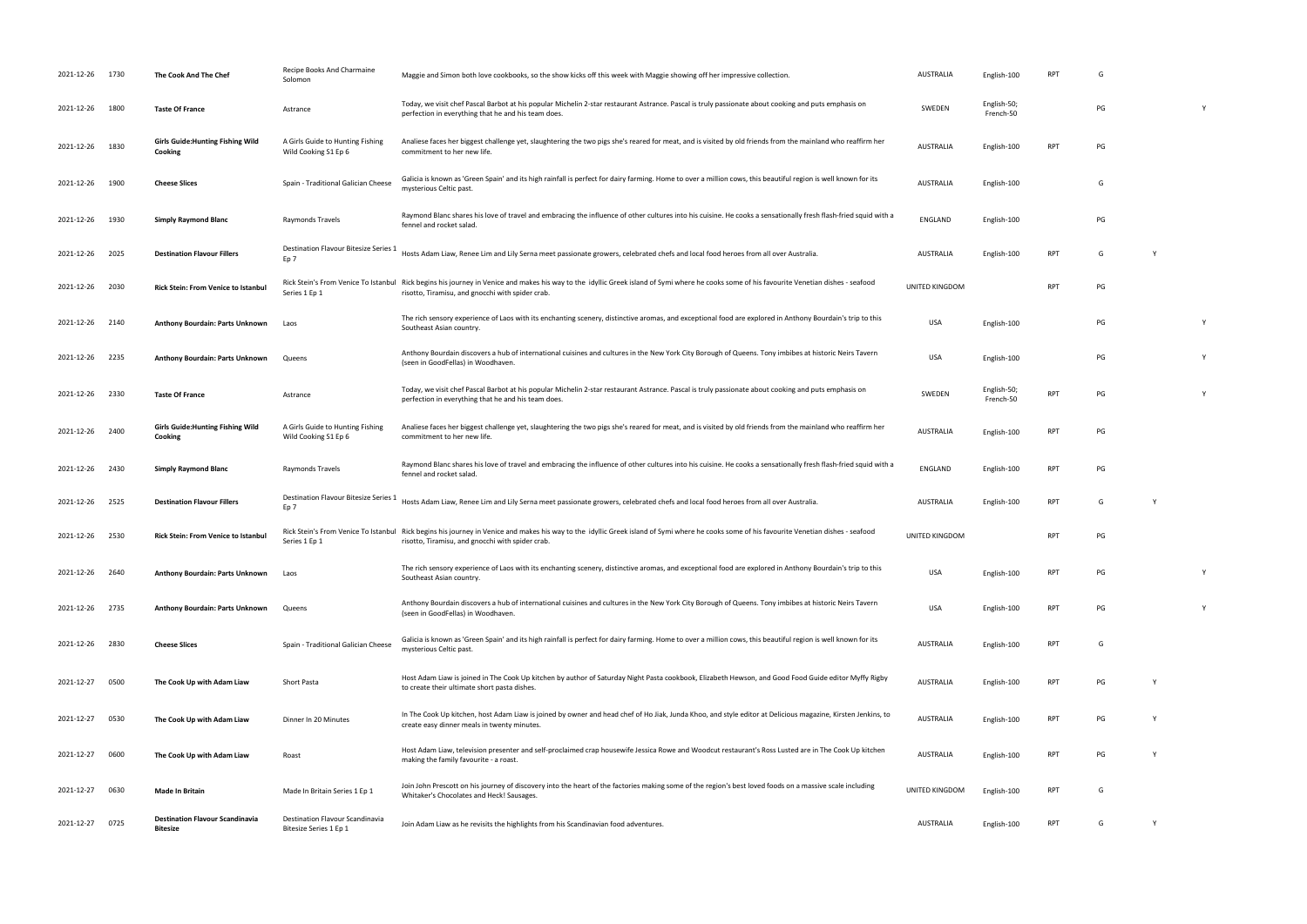| 2021-12-27      | 0730 | <b>Made In Britain</b>                                    | Made In Britain Series 1 Ep 2                             | Steeped in history and tradition, Lord Prescott visits the Wensleydale Creamery in Hawes. The creamery makes over 4000 tons of cheese a year and is<br>nationally renowned for its Yorkshire Wensleydale.             | UNITED KINGDOM   | English-100 | RPT        |    |              |  |
|-----------------|------|-----------------------------------------------------------|-----------------------------------------------------------|-----------------------------------------------------------------------------------------------------------------------------------------------------------------------------------------------------------------------|------------------|-------------|------------|----|--------------|--|
| 2021-12-27      | 0825 | <b>Destination Flavour Scandinavia</b><br><b>Bitesize</b> | Destination Flavour Scandinavia<br>Bitesize Series 1 Ep 2 | Join Adam Liaw as he revisits the highlights from his Scandinavian food adventures.                                                                                                                                   | AUSTRALIA        | English-100 | <b>RPT</b> | G  | <sup>1</sup> |  |
| 2021-12-27      | 0830 | <b>Made In Britain</b>                                    | Made In Britain Series 1 Ep 3                             | John Prescott visits two factories who have kept the secret recipes of their iconic products closely guarded for centuries - Lea and Perrins Worcestershire<br>sauce, and Soreen's malt loaf.                         | UNITED KINGDOM   | English-100 | <b>RPT</b> | G  |              |  |
| 2021-12-27      | 0925 | <b>Destination Flavour Scandinavia</b><br><b>Bitesize</b> | Destination Flavour Scandinavia<br>Bitesize Series 1 Ep 3 | Join Adam Liaw as he revisits the highlights from his Scandinavian food adventures.                                                                                                                                   | AUSTRALIA        | English-100 | <b>RPT</b> | G  | Y            |  |
| 2021-12-27      | 0930 | Made In Britain                                           | Made In Britain Series 1 Ep 4                             | John Prescott hits the road again to find out how his favourite meal is made - fish supper, followed by rice pudding. He travels to the Ambrosia factory in<br>Devon, and the Young's factory in Grimsby.             | UNITED KINGDOM   | English-100 | <b>RPT</b> | G  |              |  |
| 2021-12-27      | 1025 | <b>Destination Flavour Scandinavia</b><br><b>Bitesize</b> | Destination Flavour Scandinavia<br>Bitesize Series 1 Ep 4 | Join Adam Liaw as he revisits the highlights from his Scandinavian food adventures.                                                                                                                                   | AUSTRALIA        | English-100 | <b>RPT</b> | G  | -Y           |  |
| 2021-12-27      | 1030 | Made In Britain                                           | Made In Britain Series 1 Ep 5                             | John Prescott is in search of the quintessentially British staple of tea and biscuits. He visits the Typhoo tea factory in Liverpool, and the Fox's biscuits factory<br>in Batley.                                    | UNITED KINGDOM   | English-100 | <b>RPT</b> | PG |              |  |
| 2021-12-27      | 1125 | <b>Destination Flavour Scandinavia</b><br><b>Bitesize</b> | Destination Flavour Scandinavia<br>Bitesize Series 1 Ep 5 | Join Adam Liaw as he revisits the highlights from his Scandinavian food adventures.                                                                                                                                   | AUSTRALIA        | English-100 | <b>RPT</b> | G  | <b>V</b>     |  |
| 2021-12-27      | 1130 | <b>Made In Britain</b>                                    | Made In Britain Series 1 Ep 6                             | John is taking a trip down memory lane to find out how two of his childhood favourites were made. He learns how Ribena produce their iconic blackcurrant<br>squash, and how Tyrells make their crisps.                | UNITED KINGDOM   | English-100 | <b>RPT</b> | PG |              |  |
| 2021-12-27      | 1225 | Poh & Co. Bitesize                                        | Poh & Co. Bitesize Series 2 Ep 9                          | Step into the always delicious world of acclaimed cook, artist, and lover of life - Poh Ling Yeow.                                                                                                                    | <b>AUSTRALIA</b> | English-100 | <b>RPT</b> | G  |              |  |
| 2021-12-27      | 1230 | The Cook Up with Adam Liaw                                | <b>Morning Tea</b>                                        | Host Adam Liaw, CWA President Stephanie Stanhope and CWA Woy Woy member Amy Scott create their morning tea favourites in The Cook Up kitchen.                                                                         | <b>AUSTRALIA</b> | English-100 | <b>RPT</b> | PG |              |  |
| 2021-12-27      | 1300 | <b>Oliver's Twist</b>                                     | Picnic In The Park                                        | English summers are so unreliable that Jaime is overjoyed when his day off coincides with brilliant sunshine. It's a perfect day for an al fresco lunch so Jamie<br>cooks some exciting picnic food.                  | UNITED KINGDOM   | English-100 | <b>RPT</b> | G  |              |  |
| 2021-12-27      | 1330 | Donal's Kitchen Hero                                      | Donal's Kitchen Hero Series 2 Ep 12                       | Donal was taught to cook by his mother and grandmother and as he lives close to his grandmother, he continues to visit her often. Donal is shown how to<br>prepare ambrosia cake - a family favourite.                | <b>IRELAND</b>   | English-100 | <b>RPT</b> | G  |              |  |
| 2021-12-27      | 1400 | Africa On A Plate                                         | <b>Zulu Nation</b>                                        | Chef Lentswe Bhengu travels to the outskirts of Durban, where he learns more about his own cultural heritage at PheZulu Safari Park, and the Zulu<br>traditional way of life.                                         | <b>USA</b>       | English-100 | <b>RPT</b> | PG |              |  |
| 2021-12-27      | 1430 | David Rocco's Dolce South East Asia                       | Being A Refugee                                           | David is in Kuala Lumpur. KL has a long history of being the landing place for many different people - which has given it a reputation for being a diverse and<br>culturally open society.                            | CANADA           | English-100 | <b>RPT</b> | G  |              |  |
| 2021-12-27      | 1500 | <b>Cook's Pantry With Matt Sinclair</b>                   | Cook's Pantry With Matt Sinclair<br>Series 1, The Ep 6    | Matt shares unique recipe that he created for his Nan's birthday party - panko crusted prawn sliders. Courtney and Michael make the perfect dish for footy<br>finals.                                                 | <b>AUSTRALIA</b> | English-100 | RPT        | G  |              |  |
| 2021-12-27      | 1530 | <b>Oliver's Twist</b>                                     | East Meets West                                           | Chef Jamie Oliver rustles up another delicious meal. Today, he makes some Japanese food including gyozas with dipping sauce, sakatini cocktails, and shabu<br>shabu.                                                  | UNITED KINGDOM   | English-100 | RPT        | G  |              |  |
| 2021-12-27      | 1600 | <b>Mystery Diners</b>                                     | Party Monster                                             | Mystery Diners go undercover to discover why George's has a dramatic loss in revenue - and find that the staff are taking the 'have fun' policy to the next<br>level.                                                 | <b>USA</b>       | English-100 | RPT        | PG |              |  |
| 2021-12-27      | 1630 | Giada Entertains                                          | Giada Entertains Series 4 Ep 11                           | Giada transports her guests to the island of Sicily with a menu featuring Bucatini a la Clams Casino, cannoli panna cotta, and simple eggplant parmigiana.                                                            | USA              | English-100 | RPT        | G  |              |  |
| 2021-12-27 1700 |      | <b>Food Safari</b>                                        | Indonesian Safari                                         | Maeve plunges into the vibrant spicy world of Indonesian food with chef Rohanna Halim, who heads an all-girl kitchen team at her restaurant in Sydney.                                                                | AUSTRALIA        | English-100 | <b>RPT</b> | G  | Y            |  |
| 2021-12-27      | 1730 | Choccywoccydoodah: Starstruck                             | <b>Wesley Snipes</b>                                      | The chocolatiers are back with a bang as this time Hollywood great Wesley Snipes challenges them to come up with their most explosive cake to date. He<br>wants an action hero cake to share with his A-list friends. | UNITED KINGDOM   | English-100 |            | PG |              |  |
| 2021-12-27      | 1825 | <b>Destination Flavour Fillers</b>                        | Destination Flavour Bitesize Series 1<br>Ep 4             | Hosts Adam Liaw, Renee Lim and Lily Serna meet passionate growers, celebrated chefs and local food heroes from all over Australia.                                                                                    | AUSTRALIA        | English-100 | <b>RPT</b> | G  |              |  |
| 2021-12-27      | 1830 | The Cook And The Chef                                     | Oats And Goats Cheese                                     | If you enjoy the smell of freshly baked bread, you won't able to resist Maggie's oat, raisin and fennel bread. Irresistibly rich, it's perfect at any time, but<br>especially for breakfast.                          | AUSTRALIA        | English-100 | <b>RPT</b> | G  |              |  |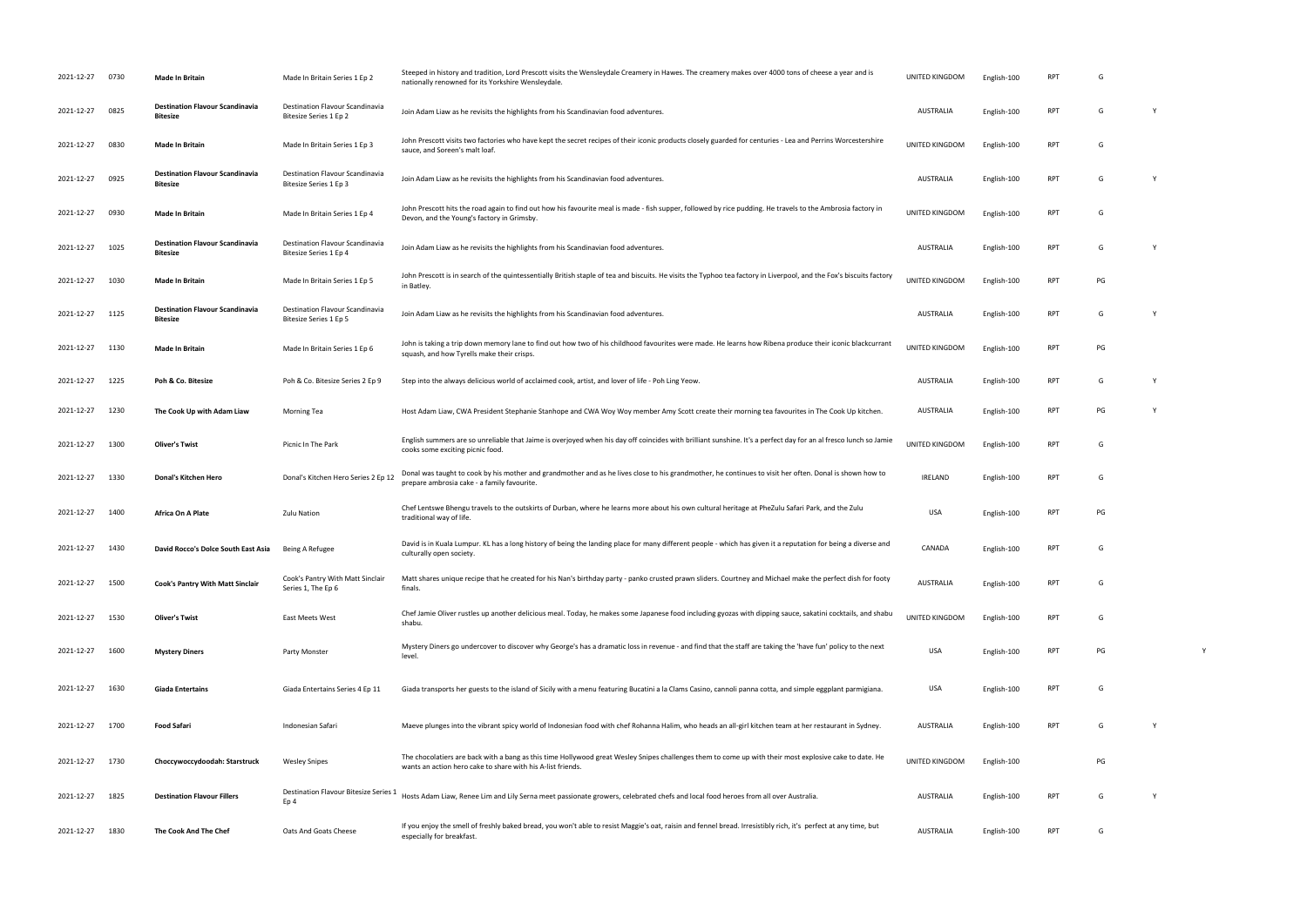| 2021-12-27      | 1900 | The Cook Up with Adam Liaw                               | Island Cooking                                           | Host Adam Liaw invites food writer Tori Haschka and food and travel writer Yasmin Newman into The Cook Up kitchen to create some island inspired dishes.                                                              | <b>AUSTRALIA</b> | English-100 |            | PG |   |
|-----------------|------|----------------------------------------------------------|----------------------------------------------------------|-----------------------------------------------------------------------------------------------------------------------------------------------------------------------------------------------------------------------|------------------|-------------|------------|----|---|
| 2021-12-27      | 1930 | Jamie & Jimmy's Food Fight Club                          | Jamie & Jimmy's Food Fight Club<br>Series 6 Ep 12        | Jamie and Jimmy welcome Hollywood star Josh Hartnett to the café. The star of Pearl Harbour loves ramen, so Jamie will be taking on a secretive recipe<br>from Josh's favourite New York ramen restaurant.            | UNITED KINGDOM   | English-100 |            | PG |   |
| 2021-12-27      | 2030 | Alex Polizzi's Secret Italy                              | Alex Polizzi Secret Italy Series 1 Ep 4                  | The final leg of Alex's journey reaches a fitting crescendo in the secret south, a region that Alex knows little about. Puglia, one of the most rural regions,<br>welcomes Alex with a tour.                          | UNITED KINGDOM   | English-100 |            | PG | Y |
| 2021-12-27      | 2125 | Poh & Co. Bitesize                                       | Celebration                                              | Step into the always delicious world of acclaimed cook, artist, and lover of life - Poh Ling Yeow.                                                                                                                    | <b>AUSTRALIA</b> | English-100 | RPT        | G  |   |
| 2021-12-27      | 2130 | Luke Nguyen's Food Trail                                 | Luke Nguyen's Food Trail Series 1<br>Ep 13               | Luke and Lynne bask in the sites of Victoria Harbour before Luke cooks a traditional Chinese XO Sauce paired with Clams. Luke visits local favourite Michelin<br>star restaraunt Duddles.                             | <b>AUSTRALIA</b> | English-100 | RPT        | PG |   |
| 2021-12-27      | 2200 | The Cook Up with Adam Liaw                               | <b>Island Cooking</b>                                    | Host Adam Liaw invites food writer Tori Haschka and food and travel writer Yasmin Newman into The Cook Up kitchen to create some island inspired dishes.                                                              | <b>AUSTRALIA</b> | English-100 | RPT        | PG |   |
| 2021-12-27      | 2230 | Food Safari                                              | Indonesian Safari                                        | Maeve plunges into the vibrant spicy world of Indonesian food with chef Rohanna Halim, who heads an all-girl kitchen team at her restaurant in Sydney.                                                                | <b>AUSTRALIA</b> | English-100 | <b>RPT</b> | G  |   |
| 2021-12-27      | 2300 | The Cook And The Chef                                    | Oats And Goats Cheese                                    | If you enjoy the smell of freshly baked bread, you won't able to resist Maggie's oat, raisin and fennel bread. Irresistibly rich, it's perfect at any time, but<br>especially for breakfast.                          | <b>AUSTRALIA</b> | English-100 | RPT        | G  |   |
| 2021-12-27      | 2330 | <b>Ready Steady Cook UK</b>                              | Ready Steady Cook UK Series 18/19<br>Ep 11               | Chat and chopping from Blue Peter presenter Gethin Jones and England rugby player Dan Scarborough, as Ainsley Harriott hosts the classic 20-minute<br>cooking challenge.                                              | UNITED KINGDOM   | English-100 | <b>RPT</b> | G  |   |
| 2021-12-27      | 2420 | Destination Flavour Singapore Bitesize Hainanese Chicken |                                                          | The best bits of Adam Liaw's travels in Singapore, as he explores its vibrant food scene.                                                                                                                             | <b>AUSTRALIA</b> | English-100 | <b>RPT</b> | G  |   |
| 2021-12-27      | 2430 | <b>Giada Entertains</b>                                  | Giada Entertains Series 4 Ep 11                          | Giada transports her guests to the island of Sicily with a menu featuring Bucatini a la Clams Casino, cannoli panna cotta, and simple eggplant parmigiana.                                                            | <b>USA</b>       | English-100 | <b>RPT</b> | G  |   |
| 2021-12-27      | 2500 | <b>Oliver's Twist</b>                                    | Picnic In The Park                                       | English summers are so unreliable that Jaime is overjoyed when his day off coincides with brilliant sunshine. It's a perfect day for an al fresco lunch so Jamie<br>cooks some exciting picnic food.                  | UNITED KINGDOM   | English-100 | <b>RPT</b> | G  |   |
| 2021-12-27      | 2530 | Choccywoccydoodah: Starstruck                            | <b>Wesley Snipes</b>                                     | The chocolatiers are back with a bang as this time Hollywood great Wesley Snipes challenges them to come up with their most explosive cake to date. He<br>wants an action hero cake to share with his A-list friends. | UNITED KINGDOM   | English-100 | RPT        | PG |   |
| 2021-12-27      | 2625 | <b>Destination Flavour Fillers</b>                       | Destination Flavour Bitesize Series 1<br>Ep <sub>4</sub> | Hosts Adam Liaw, Renee Lim and Lily Serna meet passionate growers, celebrated chefs and local food heroes from all over Australia.                                                                                    | <b>AUSTRALIA</b> | English-100 | <b>RPT</b> | G  |   |
| 2021-12-27      | 2630 | Jamie & Jimmy's Food Fight Club                          | Jamie & Jimmy's Food Fight Club<br>Series 6 Ep 12        | Jamie and Jimmy welcome Hollywood star Josh Hartnett to the café. The star of Pearl Harbour loves ramen, so Jamie will be taking on a secretive recipe<br>from Josh's favourite New York ramen restaurant.            | UNITED KINGDOM   | English-100 | RPT        | PG |   |
| 2021-12-27      | 2730 | <b>Alex Polizzi's Secret Italy</b>                       | Alex Polizzi Secret Italy Series 1 Ep 4                  | The final leg of Alex's journey reaches a fitting crescendo in the secret south, a region that Alex knows little about. Puglia, one of the most rural regions,<br>welcomes Alex with a tour.                          | UNITED KINGDOM   | English-100 | <b>RPT</b> | PG | Y |
| 2021-12-27      | 2825 | Poh & Co. Bitesize                                       | Celebration                                              | Step into the always delicious world of acclaimed cook, artist, and lover of life - Poh Ling Yeow.                                                                                                                    | <b>AUSTRALIA</b> | English-100 | <b>RPT</b> | G  |   |
| 2021-12-27      | 2830 | Luke Nguyen's Food Trail                                 | Luke Nguyen's Food Trail Series 1<br>Ep 13               | Luke and Lynne bask in the sites of Victoria Harbour before Luke cooks a traditional Chinese XO Sauce paired with Clams. Luke visits local favourite Michelin<br>star restaraunt Duddles.                             | <b>AUSTRALIA</b> | English-100 | RPT        | PG |   |
| 2021-12-28      | 0500 | Donal's Kitchen Hero                                     | Donal's Kitchen Hero Series 2 Ep 12                      | Donal was taught to cook by his mother and grandmother and as he lives close to his grandmother, he continues to visit her often. Donal is shown how to<br>prepare ambrosia cake - a family favourite.                | <b>IRELAND</b>   | English-100 | <b>RPT</b> | G  |   |
| 2021-12-28      | 0530 | Africa On A Plate                                        | <b>Zulu Nation</b>                                       | Chef Lentswe Bhengu travels to the outskirts of Durban, where he learns more about his own cultural heritage at PheZulu Safari Park, and the Zulu<br>traditional way of life.                                         | <b>USA</b>       | English-100 | <b>RPT</b> | PG |   |
| 2021-12-28      | 0600 | David Rocco's Dolce South East Asia                      | Being A Refugee                                          | David is in Kuala Lumpur. KL has a long history of being the landing place for many different people - which has given it a reputation for being a diverse and<br>culturally open society.                            | CANADA           | English-100 | <b>RPT</b> | G  |   |
| 2021-12-28      | 0630 | Cook's Pantry With Matt Sinclair                         | Cook's Pantry With Matt Sinclair<br>Series 1, The Ep 6   | Matt shares unique recipe that he created for his Nan's birthday party - panko crusted prawn sliders. Courtney and Michael make the perfect dish for footy<br>finals.                                                 | <b>AUSTRALIA</b> | English-100 | RPT        | G  |   |
| 2021-12-28 0700 |      | <b>Oliver's Twist</b>                                    | Picnic In The Park                                       | English summers are so unreliable that Jaime is overjoyed when his day off coincides with brilliant sunshine. It's a perfect day for an al fresco lunch so Jamie<br>cooks some exciting picnic food.                  | UNITED KINGDOM   | English-100 | RPT        | G  |   |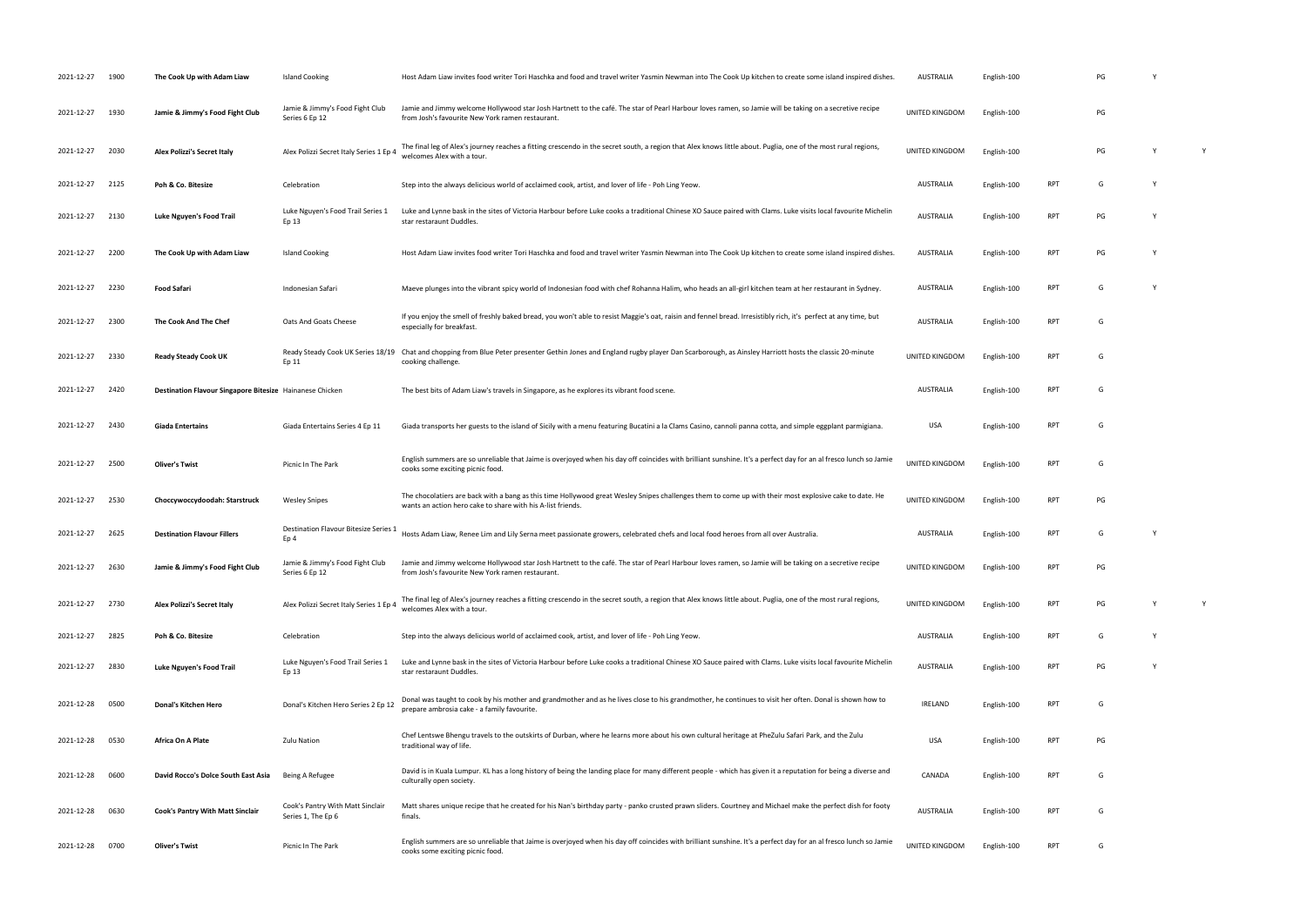| 2021-12-28      | 0730 | <b>Mystery Diners</b>               | Party Monster                                          | Mystery Diners go undercover to discover why George's has a dramatic loss in revenue - and find that the staff are taking the 'have fun' policy to the next<br>level.                                                 | <b>USA</b>       | English-100 | <b>RPT</b> | PG |   |   |
|-----------------|------|-------------------------------------|--------------------------------------------------------|-----------------------------------------------------------------------------------------------------------------------------------------------------------------------------------------------------------------------|------------------|-------------|------------|----|---|---|
| 2021-12-28      | 0800 | <b>Giada Entertains</b>             | Giada Entertains Series 4 Ep 11                        | Giada transports her guests to the island of Sicily with a menu featuring Bucatini a la Clams Casino, cannoli panna cotta, and simple eggplant parmigiana.                                                            | <b>USA</b>       | English-100 | <b>RPT</b> | G  |   |   |
| 2021-12-28      | 0830 | Jamie & Jimmy's Food Fight Club     | Jamie & Jimmy's Food Fight Club<br>Series 6 Ep 12      | Jamie and Jimmy welcome Hollywood star Josh Hartnett to the café. The star of Pearl Harbour loves ramen, so Jamie will be taking on a secretive recipe<br>from Josh's favourite New York ramen restaurant.            | UNITED KINGDOM   | English-100 | <b>RPT</b> | PG |   |   |
| 2021-12-28      | 0930 | Alex Polizzi's Secret Italy         | Alex Polizzi Secret Italy Series 1 Ep 4                | The final leg of Alex's journey reaches a fitting crescendo in the secret south, a region that Alex knows little about. Puglia, one of the most rural regions,<br>welcomes Alex with a tour.                          | UNITED KINGDOM   | English-100 | <b>RPT</b> | PG |   | Y |
| 2021-12-28      | 1025 | Poh & Co. Bitesize                  | Celebration                                            | Step into the always delicious world of acclaimed cook, artist, and lover of life - Poh Ling Yeow.                                                                                                                    | <b>AUSTRALIA</b> | English-100 | <b>RPT</b> | G  |   |   |
| 2021-12-28      | 1030 | David Rocco's Dolce South East Asia | Being A Refugee                                        | David is in Kuala Lumpur. KL has a long history of being the landing place for many different people - which has given it a reputation for being a diverse and<br>culturally open society.                            | CANADA           | English-100 | <b>RPT</b> | G  |   |   |
| 2021-12-28      | 1100 | The Cook Up with Adam Liaw          | Island Cooking                                         | Host Adam Liaw invites food writer Tori Haschka and food and travel writer Yasmin Newman into The Cook Up kitchen to create some island inspired dishes.                                                              | <b>AUSTRALIA</b> | English-100 | <b>RPT</b> | PG | Y |   |
| 2021-12-28 1130 |      | Choccywoccydoodah: Starstruck       | <b>Wesley Snipes</b>                                   | The chocolatiers are back with a bang as this time Hollywood great Wesley Snipes challenges them to come up with their most explosive cake to date. He<br>wants an action hero cake to share with his A-list friends. | UNITED KINGDOM   | English-100 | <b>RPT</b> | PG |   |   |
| 2021-12-28      | 1225 | <b>Destination Flavour Fillers</b>  | <b>Destination Flavour Bitesize Series 1</b><br>Ep 4   | Hosts Adam Liaw, Renee Lim and Lily Serna meet passionate growers, celebrated chefs and local food heroes from all over Australia.                                                                                    | <b>AUSTRALIA</b> | English-100 | <b>RPT</b> | G  |   |   |
| 2021-12-28      | 1230 | <b>Giada Entertains</b>             | Giada Entertains Series 4 Ep 11                        | Giada transports her guests to the island of Sicily with a menu featuring Bucatini a la Clams Casino, cannoli panna cotta, and simple eggplant parmigiana.                                                            | <b>USA</b>       | English-100 | <b>RPT</b> | G  |   |   |
| 2021-12-28      | 1300 | <b>Oliver's Twist</b>               | Daddy's Girl                                           | Chef Jamie Oliver prepares another meal for his family. This time, it's for his 14 month-old daughter Poppy. Fruit lollipops and Moroccan stew are on the<br>menu.                                                    | UNITED KINGDOM   | English-100 | <b>RPT</b> | G  |   |   |
| 2021-12-28      | 1330 | Donal's Kitchen Hero                | Donal's Kitchen Hero Series 2 Ep 13                    | Donal is advised by his local butcher on the most economical cuts of beef, which are then turned into delicious meals - braised oxtail, goulash, dumplings<br>made with beef skirt, and a chilli con carne.           | <b>IRELAND</b>   | English-100 | <b>RPT</b> | G  |   |   |
| 2021-12-28      | 1400 | Africa On A Plate                   | Tanzania: Dar Es Salaam                                | Chef Lentswe Bhengu learns how Tanzanians are reinventing their culinary style by visiting Trinity Bar and Restaurant, where he learns how to make a<br>Swahili fusion dish.                                          | <b>USA</b>       | English-100 | <b>RPT</b> | G  |   | Y |
| 2021-12-28      | 1430 | David Rocco's Dolce South East Asia | Women's Power                                          | Over a few delicious meals, David meets several inspiring female activists who share their experiences with sexism and discrimination, and what it is like to<br>live as a Muslim woman in Malaysia                   | CANADA           | English-100 | <b>RPT</b> | PG |   |   |
| 2021-12-28 1500 |      | Cook's Pantry With Matt Sinclair    | Cook's Pantry With Matt Sinclair<br>Series 1, The Ep 7 | Matt is out on location at Boundary Bend, he shows the old school way of making baba ganoush. Michael whips up the perfect Sunday breakfast - cous cous<br>stuffed mushrooms.                                         | <b>AUSTRALIA</b> | English-100 | <b>RPT</b> | G  |   |   |
| 2021-12-28 1530 |      | <b>Oliver's Twist</b>               | New Kids On The Block                                  | New trainees have started at Jamie's restaurant, Fifteen, and Jamie is treating them to a dinner party at his house. This will be a chance for the new chefs to<br>get to know Jamie's style of cooking.              | UNITED KINGDOM   | English-100 | <b>RPT</b> | G  |   |   |
| 2021-12-28      | 1600 | <b>Mystery Diners</b>               | Catch Of The Day                                       | Garcia's Seafood Grille and Fish Market's unusually low haul in crab claws calls in the Mystery Diners to find out where the seafood is going missing.                                                                | <b>USA</b>       | English-100 | RPT        | PG |   | Y |
| 2021-12-28      | 1630 | <b>Giada Entertains</b>             | Giada Entertains Series 4 Ep 12                        | Giada plans a movie night out under the stars. The dishes are some of her favourites that include salted chocolate cake, arancini, grilled polpette kebabs,<br>and mind-blowing turkey sandwiches.                    | USA              | English-100 | <b>RPT</b> | G  |   |   |
| 2021-12-28      | 1700 | <b>Food Safari</b>                  | Maltese Safari                                         | This episode of Food Safari explores a different take on Mediterranean cooking with the rustic delights of Maltese food.                                                                                              | AUSTRALIA        | English-100 | <b>RPT</b> | G  | Y |   |
| 2021-12-28      | 1730 | Choccywoccydoodah: Starstruck       | <b>Richard Branson</b>                                 | The chocolatiers are in high spirits as entrepreneurial business legend Sir Richard Branson sets them a cake challenge that will have them reaching for the<br>skies and beyond.                                      | UNITED KINGDOM   | English-100 |            | PG |   |   |
| 2021-12-28      | 1825 | <b>Destination Flavour Fillers</b>  | Destination Flavour Bitesize Series<br>Ep 5            | Hosts Adam Liaw, Renee Lim and Lily Serna meet passionate growers, celebrated chefs and local food heroes from all over Australia.                                                                                    | AUSTRALIA        | English-100 | RPT        | G  | Y |   |
| 2021-12-28      | 1830 | The Cook And The Chef               | Pepper And Salt                                        | Maggie and Simon demonstrate why salt and pepper feature as giants in culinary history. Simon makes a real pepper sauce that turns a steak into so much<br>more than a pub meal.                                      | <b>AUSTRALIA</b> | English-100 | <b>RPT</b> | G  |   |   |
| 2021-12-28      | 1900 | The Cook Up with Adam Liaw          | Shortcuts                                              | Host Adam Liaw, MasterChef Turkey host Somer Sivrioglu and political satirist Mark Humphries are in in The Cook Up kitchen to create some of their<br>delicious dishes using shortcuts.                               | AUSTRALIA        | English-100 |            | PG | Y |   |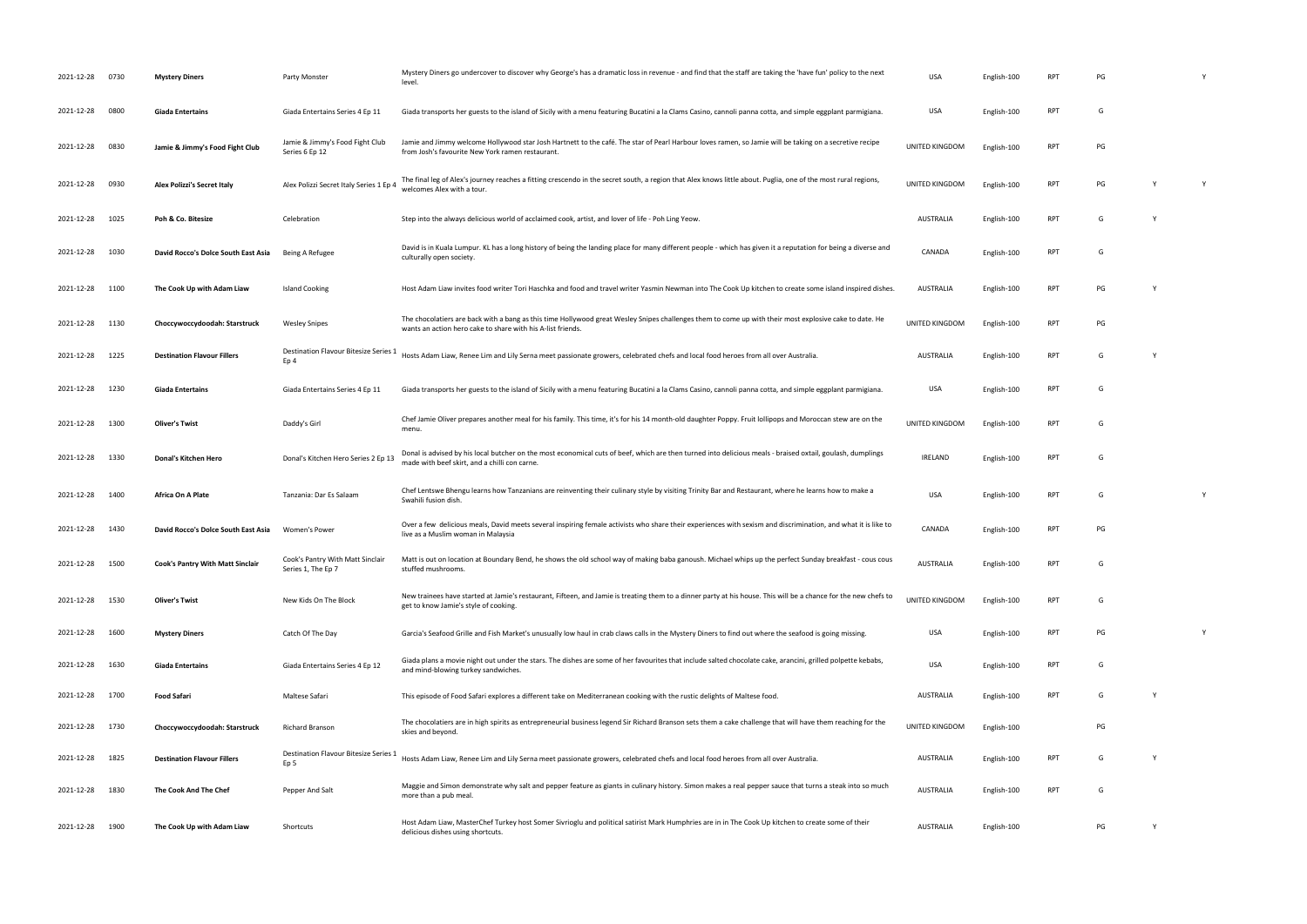| 2021-12-28      | 1930 | <b>Taste Of Italy</b>                            | Sulmona                                                  | Nisha Katona uncovers the specialties of Sulmona in Abruzzo, including pasta alla chitarra with tomato sauce and a local coffee that pays homage to the<br>poet Ovid.                                       | UNITED KINGDOM   | English-100                 |            | PG |   |  |
|-----------------|------|--------------------------------------------------|----------------------------------------------------------|-------------------------------------------------------------------------------------------------------------------------------------------------------------------------------------------------------------|------------------|-----------------------------|------------|----|---|--|
| 2021-12-28 2000 |      | <b>Anna's Occasions</b>                          | Kids Birthday                                            | These three kid appropriate recipes are a treat for the eyes as well as the taste buds - chocolate cupcakes with vanilla buttercream, confetti birthday cake,<br>and chocolate chip cookie layer cake.      | CANADA           | English-100                 |            | PG |   |  |
| 2021-12-28      | 2030 | Weekend Breaks With Gregg Wallace Rome           |                                                          | Gregg Wallace heads to the Italian Capital - Rome - for a weekend break. Over the course of three days he eats amazing local dishes, tours the sights, and<br>even tries his hand as a gladiator.           | UNITED KINGDOM   | English-100                 | <b>RPT</b> | PG |   |  |
| 2021-12-28      | 2125 | Poh & Co. Bitesize                               | Garden, The                                              | Step into the always delicious world of acclaimed cook, artist, and lover of life - Poh Ling Yeow.                                                                                                          | <b>AUSTRALIA</b> | English-100                 | <b>RPT</b> | G  |   |  |
| 2021-12-28      | 2130 | Luke Nguyen's Railway Vietnam                    | Luke Nguyen's Railway Vietnam<br>Series 1 Ep 1           | Luke Nguyen embarks on a trip around Vietnam aboard the country's most interconnected railway line. He begins his journey in Ho Chi Minh, and discovers<br>how rapidly it's developed over the years.       | <b>AUSTRALIA</b> | English-98;<br>Vietnamese-2 | <b>RPT</b> | PG | Y |  |
| 2021-12-28      | 2200 | The Cook Up with Adam Liaw                       | Shortcuts                                                | Host Adam Liaw, MasterChef Turkey host Somer Sivrioglu and political satirist Mark Humphries are in in The Cook Up kitchen to create some of their<br>delicious dishes using shortcuts.                     | <b>AUSTRALIA</b> | English-100                 | RPT        | PG |   |  |
| 2021-12-28      | 2230 | <b>Food Safari</b>                               | Maltese Safari                                           | This episode of Food Safari explores a different take on Mediterranean cooking with the rustic delights of Maltese food.                                                                                    | AUSTRALIA        | English-100                 | <b>RPT</b> | G  |   |  |
| 2021-12-28      | 2300 | The Cook And The Chef                            | Pepper And Salt                                          | Maggie and Simon demonstrate why salt and pepper feature as giants in culinary history. Simon makes a real pepper sauce that turns a steak into so much<br>more than a pub meal.                            | <b>AUSTRALIA</b> | English-100                 | RPT        | G  |   |  |
| 2021-12-28      | 2330 | <b>Ready Steady Cook UK</b>                      | Ready Steady Cook UK Series 18/19<br>Ep 12               | There's fancy footwork in the kitchen today from ballroom dancer Anton du Beke and his Strictly Come Dancing partner Kate Garraway, as Ainsley Harriott<br>hosts the classic 20-minute cooking challenge.   | UNITED KINGDOM   | English-100                 | RPT        | G  |   |  |
| 2021-12-28      | 2420 | Destination Flavour Singapore Bitesize Hari Kaya |                                                          | The best bits of Adam Liaw's travels in Singapore, as he explores its vibrant food scene                                                                                                                    | AUSTRALIA        | English-100                 | RPT        | G  |   |  |
| 2021-12-28      | 2430 | <b>Giada Entertains</b>                          | Giada Entertains Series 4 Ep 12                          | Giada plans a movie night out under the stars. The dishes are some of her favourites that include salted chocolate cake, arancini, grilled polpette kebabs,<br>and mind-blowing turkey sandwiches.          | USA              | English-100                 | RPT        | G  |   |  |
| 2021-12-28      | 2500 | <b>Oliver's Twist</b>                            | Daddy's Girl                                             | Chef Jamie Oliver prepares another meal for his family. This time, it's for his 14 month-old daughter Poppy. Fruit lollipops and Moroccan stew are on the<br>menu.                                          | UNITED KINGDOM   | English-100                 | <b>RPT</b> | G  |   |  |
| 2021-12-28      | 2530 | Choccywoccydoodah: Starstruck                    | <b>Richard Branson</b>                                   | The chocolatiers are in high spirits as entrepreneurial business legend Sir Richard Branson sets them a cake challenge that will have them reaching for the<br>skies and beyond.                            | UNITED KINGDOM   | English-100                 | <b>RPT</b> | PG |   |  |
| 2021-12-28      | 2625 | <b>Destination Flavour Fillers</b>               | Destination Flavour Bitesize Series :<br>Ep <sub>5</sub> | Hosts Adam Liaw, Renee Lim and Lily Serna meet passionate growers, celebrated chefs and local food heroes from all over Australia.                                                                          | <b>AUSTRALIA</b> | English-100                 | <b>RPT</b> | G  |   |  |
| 2021-12-28      | 2630 | <b>Taste Of Italy</b>                            | Sulmona                                                  | Nisha Katona uncovers the specialties of Sulmona in Abruzzo, including pasta alla chitarra with tomato sauce and a local coffee that pays homage to the<br>poet Ovid.                                       | UNITED KINGDOM   | English-100                 | <b>RPT</b> | PG |   |  |
| 2021-12-28      | 2700 | <b>Anna's Occasions</b>                          | Kids Birthday                                            | These three kid appropriate recipes are a treat for the eyes as well as the taste buds - chocolate cupcakes with vanilla buttercream, confetti birthday cake,<br>and chocolate chip cookie layer cake.      | CANADA           | English-100                 | <b>RPT</b> | PG |   |  |
| 2021-12-28      | 2730 | Weekend Breaks With Gregg Wallace Rome           |                                                          | Gregg Wallace heads to the Italian Capital - Rome - for a weekend break. Over the course of three days he eats amazing local dishes, tours the sights, and<br>even tries his hand as a gladiator.           | UNITED KINGDOM   | English-100                 | RPT        | PG |   |  |
| 2021-12-28      | 2825 | Poh & Co. Bitesize                               | Garden, The                                              | Step into the always delicious world of acclaimed cook, artist, and lover of life - Poh Ling Yeow.                                                                                                          | AUSTRALIA        | English-100                 | <b>RPT</b> | G  | Y |  |
| 2021-12-28      | 2830 | Luke Nguyen's Railway Vietnam                    | Luke Nguyen's Railway Vietnam<br>Series 1 Ep 1           | Luke Nguyen embarks on a trip around Vietnam aboard the country's most interconnected railway line. He begins his journey in Ho Chi Minh, and discovers<br>how rapidly it's developed over the years.       | <b>AUSTRALIA</b> | English-98;<br>Vietnamese-2 | <b>RPT</b> | PG |   |  |
| 2021-12-29 0500 |      | Donal's Kitchen Hero                             | Donal's Kitchen Hero Series 2 Ep 13                      | Donal is advised by his local butcher on the most economical cuts of beef, which are then turned into delicious meals - braised oxtail, goulash, dumplings<br>made with beef skirt, and a chilli con carne. | <b>IRELAND</b>   | English-100                 | <b>RPT</b> | G  |   |  |
| 2021-12-29      | 0530 | Africa On A Plate                                | Tanzania: Dar Es Salaam                                  | Chef Lentswe Bhengu learns how Tanzanians are reinventing their culinary style by visiting Trinity Bar and Restaurant, where he learns how to make a<br>Swahili fusion dish.                                | <b>USA</b>       | English-100                 | <b>RPT</b> | G  |   |  |
| 2021-12-29      | 0600 | David Rocco's Dolce South East Asia              | Women's Power                                            | Over a few delicious meals, David meets several inspiring female activists who share their experiences with sexism and discrimination, and what it is like to<br>live as a Muslim woman in Malaysia         | CANADA           | English-100                 | <b>RPT</b> | PG |   |  |
| 2021-12-29 0630 |      | Cook's Pantry With Matt Sinclair                 | Cook's Pantry With Matt Sinclair<br>Series 1, The Ep 7   | Matt is out on location at Boundary Bend, he shows the old school way of making baba ganoush. Michael whips up the perfect Sunday breakfast - cous cous<br>stuffed mushrooms.                               | <b>AUSTRALIA</b> | English-100                 | <b>RPT</b> | G  |   |  |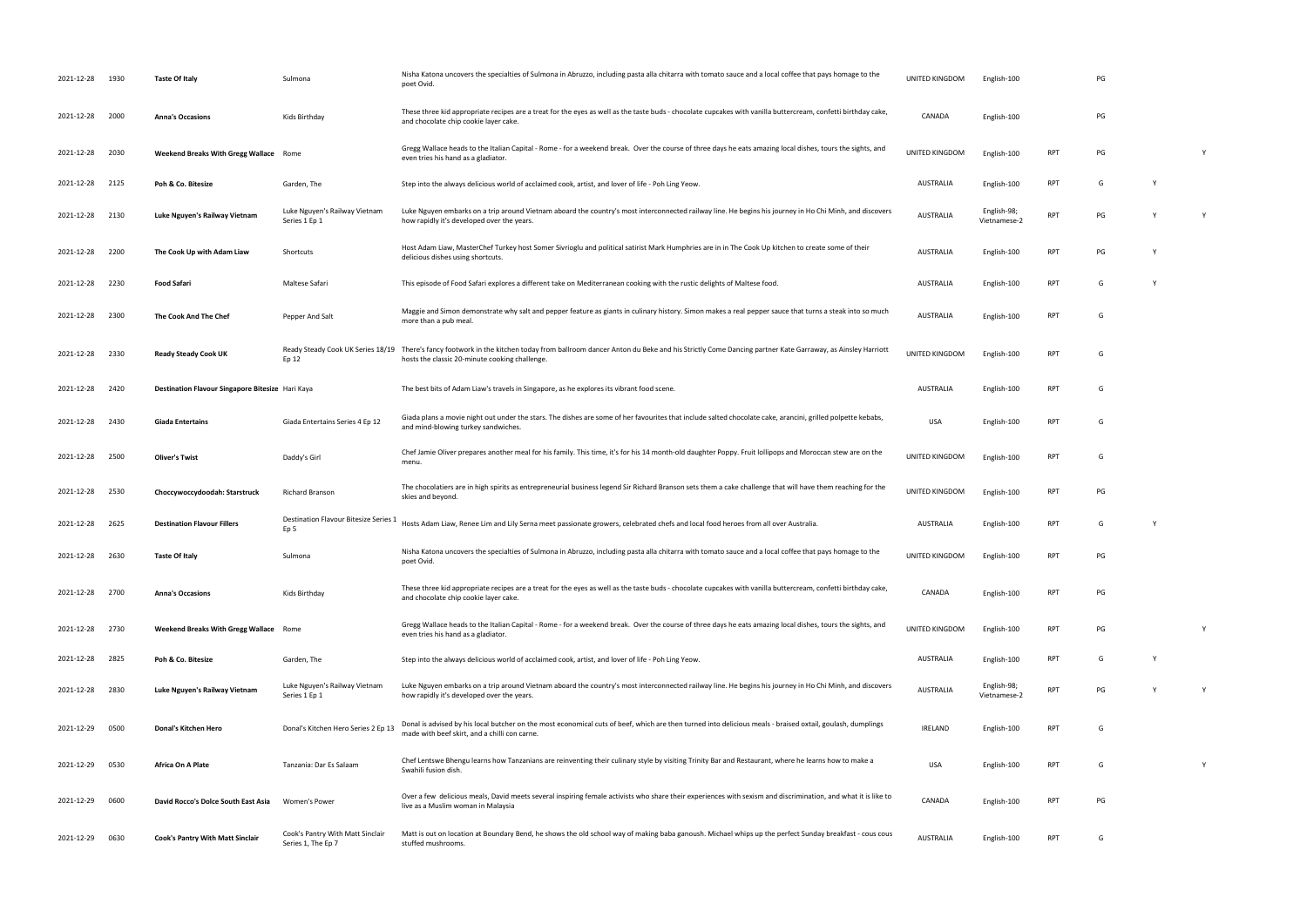| 2021-12-29      | 0700 | <b>Oliver's Twist</b>                  | Daddy's Girl                                             | Chef Jamie Oliver prepares another meal for his family. This time, it's for his 14 month-old daughter Poppy. Fruit lollipops and Moroccan stew are on the<br>menu.                                             | UNITED KINGDOM   | English-100 | RP         | G  |  |
|-----------------|------|----------------------------------------|----------------------------------------------------------|----------------------------------------------------------------------------------------------------------------------------------------------------------------------------------------------------------------|------------------|-------------|------------|----|--|
| 2021-12-29      | 0730 | <b>Mystery Diners</b>                  | Catch Of The Day                                         | Garcia's Seafood Grille and Fish Market's unusually low haul in crab claws calls in the Mystery Diners to find out where the seafood is going missing.                                                         | USA              | English-100 | <b>RPT</b> | PG |  |
| 2021-12-29      | 0800 | Giada Entertains                       | Giada Entertains Series 4 Ep 12                          | Giada plans a movie night out under the stars. The dishes are some of her favourites that include salted chocolate cake, arancini, grilled polpette kebabs,<br>and mind-blowing turkey sandwiches.             | <b>USA</b>       | English-100 | <b>RPT</b> | G  |  |
| 2021-12-29      | 0830 | <b>Taste Of Italy</b>                  | Sulmona                                                  | Nisha Katona uncovers the specialties of Sulmona in Abruzzo, including pasta alla chitarra with tomato sauce and a local coffee that pays homage to the<br>poet Ovid.                                          | UNITED KINGDOM   | English-100 | <b>RPT</b> | PG |  |
| 2021-12-29      | 0900 | <b>Anna's Occasions</b>                | Kids Birthday                                            | These three kid appropriate recipes are a treat for the eyes as well as the taste buds - chocolate cupcakes with vanilla buttercream, confetti birthday cake,<br>and chocolate chip cookie layer cake.         | CANADA           | English-100 | RPT        | PG |  |
| 2021-12-29      | 0930 | Weekend Breaks With Gregg Wallace Rome |                                                          | Gregg Wallace heads to the Italian Capital - Rome - for a weekend break. Over the course of three days he eats amazing local dishes, tours the sights, and<br>even tries his hand as a gladiator.              | UNITED KINGDOM   | English-100 | <b>RPT</b> | PG |  |
| 2021-12-29      | 1025 | Poh & Co. Bitesize                     | Garden, The                                              | Step into the always delicious world of acclaimed cook, artist, and lover of life - Poh Ling Yeow.                                                                                                             | <b>AUSTRALIA</b> | English-100 | <b>RPT</b> | G  |  |
| 2021-12-29      | 1030 | David Rocco's Dolce South East Asia    | Women's Power                                            | Over a few delicious meals, David meets several inspiring female activists who share their experiences with sexism and discrimination, and what it is like to<br>live as a Muslim woman in Malaysia            | CANADA           | English-100 | <b>RPT</b> | PG |  |
| 2021-12-29      | 1100 | The Cook Up with Adam Liaw             | Shortcuts                                                | Host Adam Liaw, MasterChef Turkey host Somer Sivrioglu and political satirist Mark Humphries are in in The Cook Up kitchen to create some of their<br>delicious dishes using shortcuts.                        | AUSTRALIA        | English-100 | <b>RPT</b> | PG |  |
| 2021-12-29      | 1130 | Choccywoccydoodah: Starstruck          | <b>Richard Branson</b>                                   | The chocolatiers are in high spirits as entrepreneurial business legend Sir Richard Branson sets them a cake challenge that will have them reaching for the<br>skies and beyond.                               | UNITED KINGDOM   | English-100 | <b>RPT</b> | PG |  |
| 2021-12-29      | 1225 | <b>Destination Flavour Fillers</b>     | Destination Flavour Bitesize Series :<br>Ep <sub>5</sub> | Hosts Adam Liaw, Renee Lim and Lily Serna meet passionate growers, celebrated chefs and local food heroes from all over Australia.                                                                             | AUSTRALIA        | English-100 | <b>RPT</b> | G  |  |
| 2021-12-29      | 1230 | <b>Giada Entertains</b>                | Giada Entertains Series 4 Ep 12                          | Giada plans a movie night out under the stars. The dishes are some of her favourites that include salted chocolate cake, arancini, grilled polpette kebabs,<br>and mind-blowing turkey sandwiches.             | USA              | English-100 | <b>RPT</b> | G  |  |
| 2021-12-29      | 1300 | <b>Oliver's Twist</b>                  | Peter's Party                                            | Jamie caters for his friend Peter's birthday party where he prepares pesto pasta, beans with potatoes, watermelon salad, chicken pie and bagels with<br>smoked salmon.                                         | UNITED KINGDOM   | English-100 | <b>RPT</b> | G  |  |
| 2021-12-29      | 1330 | Donal's Kitchen Hero                   | Donal's Kitchen Hero Series 2 Ep 14                      | Donal goes to Austria to find inspiration for Christmas recipes with a twist. He visits Mayrhofen's Christmas market and later takes a cable car to the top of<br>the mountain.                                | IRELAND          | English-100 | <b>RPT</b> | G  |  |
| 2021-12-29 1400 |      | Africa On A Plate                      | Cooking Special: Holiday                                 | Lentswe prepares a holiday feast, including a turkey made his way.                                                                                                                                             | USA              | English-100 | RPT        | PG |  |
| 2021-12-29 1430 |      | David Rocco's Dolce South East Asia    | Three Inspiring Stories                                  | In Kuala Lumpur, David meets a few inspiring people who through food, have taken a leap of faith, which made a difference in their lives and in the lives of<br>others.                                        | CANADA           | English-100 | <b>RPT</b> | PG |  |
| 2021-12-29      | 1500 | Cook's Pantry With Matt Sinclair       | Cook's Pantry With Matt Sinclair<br>Series 1, The Ep 8   | Matt runs us through one of his childhood favourites, Mexican rice with a twist.                                                                                                                               | AUSTRALIA        | English-100 | <b>RPT</b> | PG |  |
| 2021-12-29      | 1530 | <b>Oliver's Twist</b>                  | Late Night Munchies                                      | Chef Jamie Oliver rustles up more tasty food for his pals. He prepares hot toddies, philly steak sandwiches, chocolate cake, and flavoured popcorn.                                                            | UNITED KINGDOM   | English-100 | <b>RPT</b> | G  |  |
| 2021-12-29 1600 |      | <b>Mystery Diners</b>                  | All In The Family                                        | The Mystery Diners are called in to a family-run restaurant in New Orleans when the owner becomes fed up with the lack of respect from his relative<br>employees.                                              | USA              | English-100 | RPT        | PG |  |
| 2021-12-29 1630 |      | Giada Entertains                       | Giada Entertains Series 4 Ep 13                          | Giada and her daughter Jade host an Easter-themed family brunch with a menu that includes Giada's spin on traditional Italian holiday dishes. She whips up<br>Italian cinnamon rolls and eggs benedict.        | <b>USA</b>       | English-100 | <b>RPT</b> | G  |  |
| 2021-12-29 1700 |      | Food Safari                            | Pakistani Safari                                         | Looks at some of the Pakistani dishes that are loved around the world - like biryani - the layered spiced rice and meat dish.                                                                                  | <b>AUSTRALIA</b> | English-100 | <b>RPT</b> | G  |  |
| 2021-12-29 1730 |      | Choccywoccydoodah: Starstruck          | Joan Rivers                                              | Comedienne Joan Rivers sets the chocolatiers a challenge that could push them far beyond their comfort zone as she reveals she doesn't like chocolate and<br>then asks for a diet cake with only 150 calories. | UNITED KINGDOM   | English-100 |            | PG |  |
| 2021-12-29      | 1825 | <b>Destination Flavour Fillers</b>     | Destination Flavour Bitesize Series 1<br>Ep <sub>6</sub> | Hosts Adam Liaw, Renee Lim and Lily Serna meet passionate growers, celebrated chefs and local food heroes from all over Australia.                                                                             | <b>AUSTRALIA</b> | English-100 | <b>RPT</b> | G  |  |
| 2021-12-29      | 1830 | The Cook And The Chef                  | <b>Trout And Eggs</b>                                    | Maggie uses her trout in a green tomato salsa, combining sweet and savoury flavours to perfection. Simon shows us how to smoke our own trout and<br>combines big flakes of the fish with mayonnaise.           | AUSTRALIA        | English-100 | RPT        | G  |  |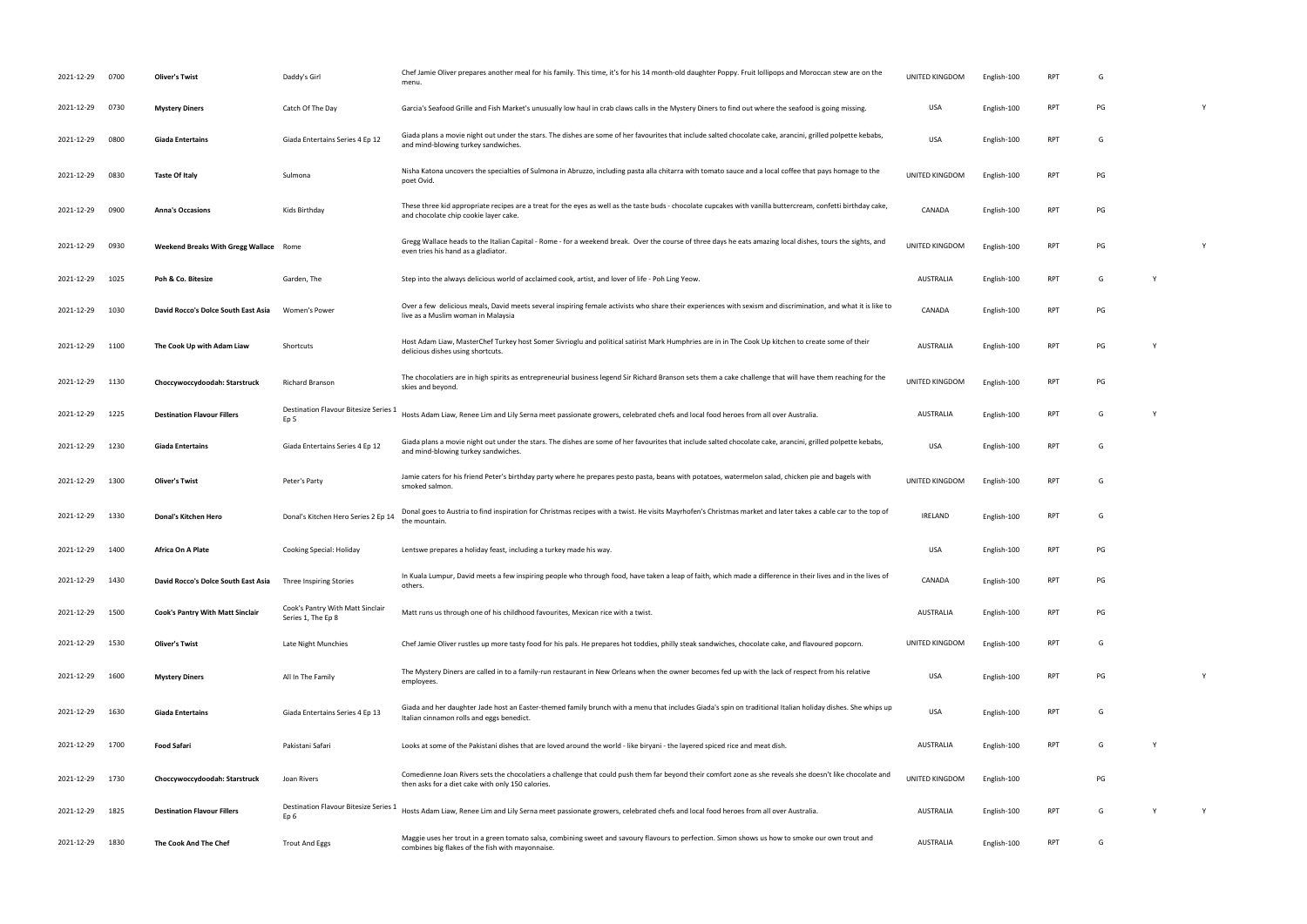| 2021-12-29      | 1900 | The Cook Up with Adam Liaw                         | From Where You Would Rather Be                         | It has been a tough time for travel so The Cook Up host Adam Liaw, singer Christine Anu and actor Remy Hii are cooking dishes in The Cook Up kitchen from<br>where they would rather be.                       | AUSTRALIA      | English-100                 |            | PG |   |
|-----------------|------|----------------------------------------------------|--------------------------------------------------------|----------------------------------------------------------------------------------------------------------------------------------------------------------------------------------------------------------------|----------------|-----------------------------|------------|----|---|
| 2021-12-29 1930 |      | <b>Restaurants On The Edge</b>                     | Slovenia                                               | As a family-run business for 23 years in Slovenia's capital city of Ljubljana, the owners of Zmauč, Matjaz and Tsenja, need our expert's help to usher their<br>outdated supper club into the future.          | CANADA         | English-100                 |            | PG |   |
| 2021-12-29 2030 |      | James Martin's American Adventure                  | Sonoma Raceway                                         | James makes a high-octane pit stop at the world-famous Sonoma Raceway - just before the IndyCar season finale. There he gets driven around the track by<br>the King of American motorsport, Mario Andretti.    | UNITED KINGDOM | English-100                 |            | PG |   |
| 2021-12-29 2125 |      | <b>Destination Flavour China Bitesize</b>          | Destination Flavour China Bitesize<br>Series 1 Ep 1    | All the best moments and bits from Destination Flavour China, led by famed chef and author Adam Liaw.                                                                                                          | AUSTRALIA      | English-100                 | <b>RPT</b> | G  | Y |
| 2021-12-29      | 2130 | Luke Nguyen's Railway Vietnam                      | Luke Nguyen's Railway Vietnam<br>Series 1 Ep 2         | Luke visits the city of flowers, known as Dalat, where the French influence can be seen everywhere.                                                                                                            | AUSTRALIA      | English-98;<br>Vietnamese-2 | RPT        | G  | Y |
| 2021-12-29      | 2200 | The Cook Up with Adam Liaw                         | From Where You Would Rather Be                         | It has been a tough time for travel so The Cook Up host Adam Liaw, singer Christine Anu and actor Remy Hii are cooking dishes in The Cook Up kitchen from<br>where they would rather be.                       | AUSTRALIA      | English-100                 | <b>RPT</b> | PG |   |
| 2021-12-29 2230 |      | <b>Food Safari</b>                                 | Pakistani Safari                                       | Looks at some of the Pakistani dishes that are loved around the world - like biryani - the layered spiced rice and meat dish.                                                                                  | AUSTRALIA      | English-100                 | <b>RPT</b> | G  |   |
| 2021-12-29      | 2300 | The Cook And The Chef                              | <b>Trout And Eggs</b>                                  | Maggie uses her trout in a green tomato salsa, combining sweet and savoury flavours to perfection. Simon shows us how to smoke our own trout and<br>combines big flakes of the fish with mayonnaise.           | AUSTRALIA      | English-100                 | <b>RPT</b> | G  |   |
| 2021-12-29 2330 |      | <b>Ready Steady Cook UK</b>                        | Ready Steady Cook UK Series 18/19<br>Ep 13             | TV and radio presenters JK and Joel team up with chefs Nick Nairn and Paul Rankin as Ainsley Harriott presents the classic 20-minute cooking challenge.                                                        | UNITED KINGDOM | English-100                 | RPT        | G  |   |
| 2021-12-29      | 2420 | Destination Flavour Singapore Bitesize Lamb Kebabs |                                                        | The best bits of Adam Liaw's travels in Singapore, as he explores its vibrant food scene.                                                                                                                      | AUSTRALIA      | English-100                 | <b>RPT</b> | G  |   |
| 2021-12-29      | 2430 | <b>Giada Entertains</b>                            | Giada Entertains Series 4 Ep 13                        | Giada and her daughter Jade host an Easter-themed family brunch with a menu that includes Giada's spin on traditional Italian holiday dishes. She whips up<br>Italian cinnamon rolls and eggs benedict.        | USA            | English-100                 | <b>RPT</b> | G  |   |
| 2021-12-29 2500 |      | <b>Oliver's Twist</b>                              | Peter's Party                                          | Jamie caters for his friend Peter's birthday party where he prepares pesto pasta, beans with potatoes, watermelon salad, chicken pie and bagels with<br>smoked salmon.                                         | UNITED KINGDOM | English-100                 | <b>RPT</b> | G  |   |
| 2021-12-29      | 2530 | Choccywoccydoodah: Starstruck                      | Joan Rivers                                            | Comedienne Joan Rivers sets the chocolatiers a challenge that could push them far beyond their comfort zone as she reveals she doesn't like chocolate and<br>then asks for a diet cake with only 150 calories. | UNITED KINGDOM | English-100                 | <b>RPT</b> | PG |   |
| 2021-12-29 2625 |      | <b>Destination Flavour Fillers</b>                 | Destination Flavour Bitesize Series :<br>Ep 6          | Hosts Adam Liaw, Renee Lim and Lily Serna meet passionate growers, celebrated chefs and local food heroes from all over Australia.                                                                             | AUSTRALIA      | English-100                 | RPT        | G  | Y |
| 2021-12-29 2630 |      | <b>Restaurants On The Edge</b>                     | Slovenia                                               | As a family-run business for 23 years in Slovenia's capital city of Ljubljana, the owners of Zmauč, Matjaz and Tsenja, need our expert's help to usher their<br>outdated supper club into the future.          | CANADA         | English-100                 | <b>RPT</b> |    |   |
| 2021-12-29 2730 |      | James Martin's American Adventure                  | Sonoma Raceway                                         | James makes a high-octane pit stop at the world-famous Sonoma Raceway - just before the IndyCar season finale. There he gets driven around the track by<br>the King of American motorsport, Mario Andretti.    | UNITED KINGDOM | English-100                 | <b>RPT</b> | PG |   |
| 2021-12-29      | 2825 | <b>Destination Flavour China Bitesize</b>          | Destination Flavour China Bitesize<br>Series 1 Ep 1    | All the best moments and bits from Destination Flavour China, led by famed chef and author Adam Liaw.                                                                                                          | AUSTRALIA      | English-100                 | RPT        | G  | Y |
| 2021-12-29      | 2830 | Luke Nguyen's Railway Vietnam                      | Luke Nguyen's Railway Vietnam<br>Series 1 Ep 2         | Luke visits the city of flowers, known as Dalat, where the French influence can be seen everywhere.                                                                                                            | AUSTRALIA      | English-98;<br>Vietnamese-2 | <b>RPT</b> | G  | Y |
| 2021-12-30      | 0500 | Donal's Kitchen Hero                               | Donal's Kitchen Hero Series 2 Ep 14                    | Donal goes to Austria to find inspiration for Christmas recipes with a twist. He visits Mayrhofen's Christmas market and later takes a cable car to the top of<br>the mountain.                                | IRELAND        | English-100                 | <b>RPT</b> | G  |   |
| 2021-12-30      | 0530 | Africa On A Plate                                  | Cooking Special: Holiday                               | Lentswe prepares a holiday feast, including a turkey made his way.                                                                                                                                             | USA            | English-100                 | <b>RPT</b> | PG |   |
| 2021-12-30      | 0600 | David Rocco's Dolce South East Asia                | Three Inspiring Stories                                | In Kuala Lumpur, David meets a few inspiring people who through food, have taken a leap of faith, which made a difference in their lives and in the lives of<br>others.                                        | CANADA         | English-100                 | <b>RPT</b> | PG |   |
| 2021-12-30      | 0630 | <b>Cook's Pantry With Matt Sinclair</b>            | Cook's Pantry With Matt Sinclair<br>Series 1, The Ep 8 | Matt runs us through one of his childhood favourites, Mexican rice with a twist.                                                                                                                               | AUSTRALIA      | English-100                 | <b>RPT</b> | PG |   |
| 2021-12-30      | 0700 | <b>Oliver's Twist</b>                              | Peter's Party                                          | Jamie caters for his friend Peter's birthday party where he prepares pesto pasta, beans with potatoes, watermelon salad, chicken pie and bagels with<br>smoked salmon.                                         | UNITED KINGDOM | English-100                 | <b>RPT</b> | G  |   |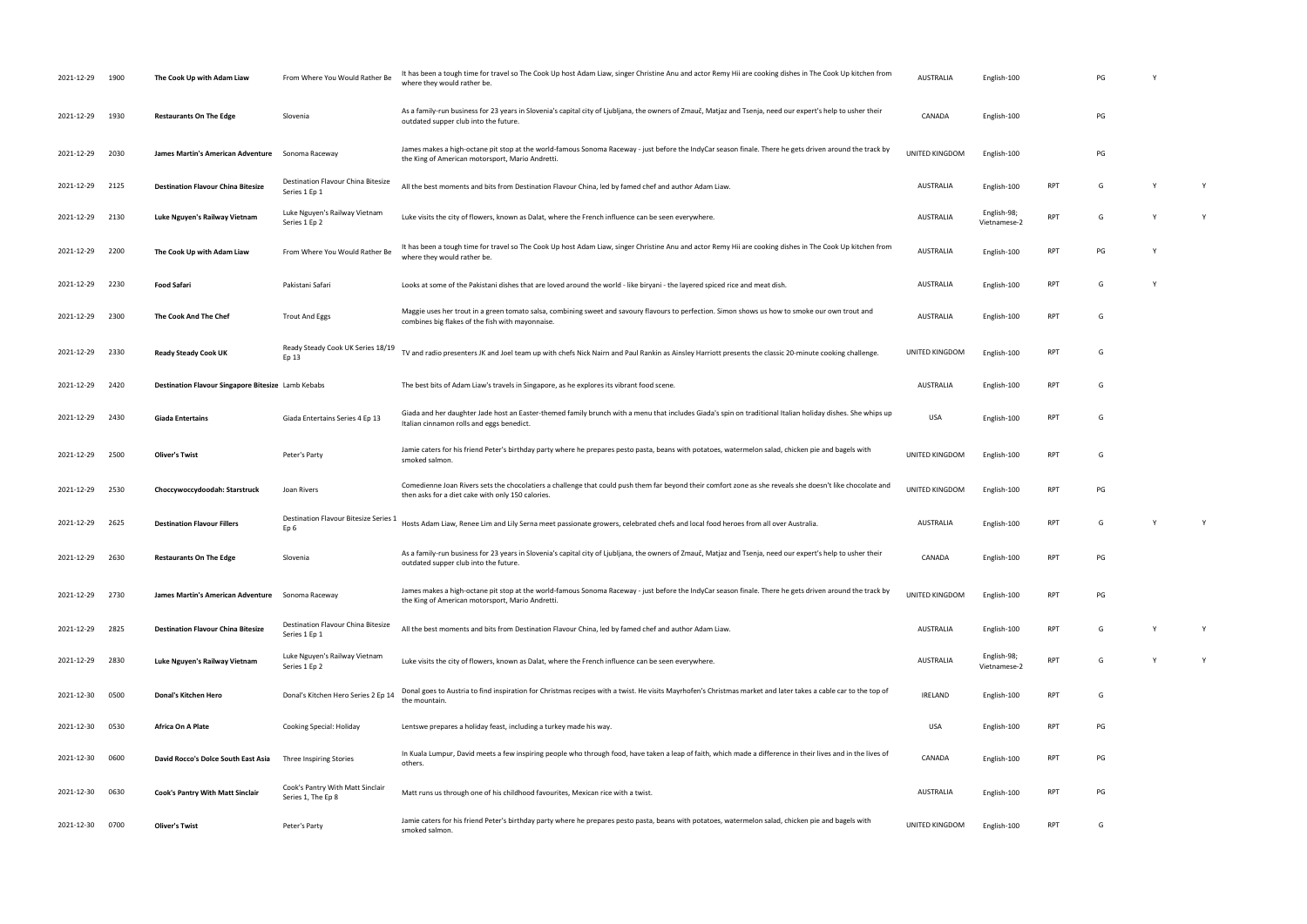| 2021-12-30 | 0730 | <b>Mystery Diners</b>                     | All In The Family                                               | The Mystery Diners are called in to a family-run restaurant in New Orleans when the owner becomes fed up with the lack of respect from his relative<br>employees.                                              | <b>USA</b>            | English-100 | <b>RPT</b> | PG |   |  |
|------------|------|-------------------------------------------|-----------------------------------------------------------------|----------------------------------------------------------------------------------------------------------------------------------------------------------------------------------------------------------------|-----------------------|-------------|------------|----|---|--|
| 2021-12-30 | 0800 | <b>Giada Entertains</b>                   | Giada Entertains Series 4 Ep 13                                 | Giada and her daughter Jade host an Easter-themed family brunch with a menu that includes Giada's spin on traditional Italian holiday dishes. She whips up<br>Italian cinnamon rolls and eggs benedict.        | <b>USA</b>            | English-100 | <b>RPT</b> | G  |   |  |
| 2021-12-30 | 0830 | <b>Restaurants On The Edge</b>            | Slovenia                                                        | As a family-run business for 23 years in Slovenia's capital city of Ljubljana, the owners of Zmauč, Matjaz and Tsenja, need our expert's help to usher their<br>outdated supper club into the future.          | CANADA                | English-100 | <b>RPT</b> | PG |   |  |
| 2021-12-30 | 0930 | James Martin's American Adventure         | Sonoma Raceway                                                  | James makes a high-octane pit stop at the world-famous Sonoma Raceway - just before the IndyCar season finale. There he gets driven around the track by<br>the King of American motorsport, Mario Andretti.    | <b>UNITED KINGDOM</b> | English-100 | <b>RPT</b> | PG |   |  |
| 2021-12-30 | 1025 | <b>Destination Flavour China Bitesize</b> | Destination Flavour China Bitesize<br>Series 1 Ep 1             | All the best moments and bits from Destination Flavour China, led by famed chef and author Adam Liaw.                                                                                                          | AUSTRALIA             | English-100 | <b>RPT</b> | G  |   |  |
| 2021-12-30 | 1030 | David Rocco's Dolce South East Asia       | Three Inspiring Stories                                         | In Kuala Lumpur, David meets a few inspiring people who through food, have taken a leap of faith, which made a difference in their lives and in the lives of<br>others.                                        | CANADA                | English-100 | <b>RPT</b> | PG |   |  |
| 2021-12-30 | 1100 | The Cook Up with Adam Liaw                | From Where You Would Rather Be                                  | It has been a tough time for travel so The Cook Up host Adam Liaw, singer Christine Anu and actor Remy Hii are cooking dishes in The Cook Up kitchen from<br>where they would rather be.                       | <b>AUSTRALIA</b>      | English-100 | <b>RPT</b> | PG |   |  |
| 2021-12-30 | 1130 | Choccywoccydoodah: Starstruck             | Joan Rivers                                                     | Comedienne Joan Rivers sets the chocolatiers a challenge that could push them far beyond their comfort zone as she reveals she doesn't like chocolate and<br>then asks for a diet cake with only 150 calories. | UNITED KINGDOM        | English-100 | <b>RPT</b> | PG |   |  |
| 2021-12-30 | 1225 | <b>Destination Flavour Fillers</b>        | <b>Destination Flavour Bitesize Series 1</b><br>Ep <sub>6</sub> | Hosts Adam Liaw, Renee Lim and Lily Serna meet passionate growers, celebrated chefs and local food heroes from all over Australia.                                                                             | AUSTRALIA             | English-100 | <b>RPT</b> | G  | Y |  |
| 2021-12-30 | 1230 | <b>Giada Entertains</b>                   | Giada Entertains Series 4 Ep 13                                 | Giada and her daughter Jade host an Easter-themed family brunch with a menu that includes Giada's spin on traditional Italian holiday dishes. She whips up<br>Italian cinnamon rolls and eggs benedict.        | <b>USA</b>            | English-100 | <b>RPT</b> | G  |   |  |
| 2021-12-30 | 1300 | Oliver's Twist                            | Chocoholic                                                      | Jamie has to write a column about chocolate and so visits 'The Chocolate Society' for sweet inspiration.                                                                                                       | UNITED KINGDOM        | English-100 | <b>RPT</b> | G  |   |  |
| 2021-12-30 | 1330 | Donal's Kitchen Hero                      | Dublin Bay Prawn Festival                                       | Donal starts his tour of Ireland in his vintage Citroen H van is in his home town, Howth, where he cooks at the Dublin Bay Prawn Festival.                                                                     | IRELAND               | English-100 | <b>RPT</b> | G  |   |  |
| 2021-12-30 | 1400 | Africa On A Plate                         | Tanzania: Stone Town                                            | Chef Lentswe Bhengu continues to explore the seaside enclave of Stone Town and its infusion of exotic spices and cuisine.                                                                                      | <b>USA</b>            | English-100 | <b>RPT</b> | PG |   |  |
| 2021-12-30 | 1430 | David Rocco's Dolce South East Asia       | Singapore                                                       | David heads to Singapore. a truly diverse place where you can find just about any kind of food and the opportunity for a better life is available for all                                                      | CANADA                | English-100 | <b>RPT</b> | PG |   |  |
| 2021-12-30 | 1500 | Cook's Pantry With Matt Sinclair          | Cook's Pantry With Matt Sinclair<br>Series 1, The Ep 9          | Matt cooks up a delicious family favourite - the classic Sunday roast - a succulent braised lamb shoulder.                                                                                                     | AUSTRALIA             | English-100 | <b>RPT</b> | G  |   |  |
| 2021-12-30 | 1530 | <b>Oliver's Twist</b>                     | Big Cheese, The                                                 | Foodie fun with Jamie Oliver. Here, he visits a friend at her new cheese shop, then returns home with some of her produce and prepares the ultimate<br>cheese board.                                           | UNITED KINGDOM        | English-100 | <b>RPT</b> | G  |   |  |
| 2021-12-30 | 1600 | <b>Mystery Diners</b>                     | Friends With Benefits                                           | Mystery Diners Nicole and Tom go undercover and discover a manager is hiring her incompetent friends who prevent a restaurant from thriving.                                                                   | USA                   | English-100 | <b>RPT</b> | PG |   |  |
| 2021-12-30 | 1630 | <b>Giada Entertains</b>                   | Pastabilities                                                   | Giada invites her friends over to enjoy a pasta party together. They feast on a menu that includes malloreddus with shrimp and arugula as well as<br>pappardelle with sausage ragu.                            | <b>USA</b>            | English-100 | <b>RPT</b> | G  |   |  |
| 2021-12-30 | 1700 | <b>Food Safari</b>                        | Croatian Safari                                                 | Dennis Valcich runs through the key ingredients used in Croatian cooking and demonstrates a recipe from the Dalmatian coast - artichoke with potatoes<br>and broad beans.                                      | AUSTRALIA             | English-100 | <b>RPT</b> | G  |   |  |
| 2021-12-30 | 1730 | Choccywoccydoodah: Starstruck             | Jason Donovan                                                   | Actor Jason Donovan challenges the team to come up with their most playful cake to date. Jason wants to present the touring cast of 'Priscilla, Queen of the<br>Desert' with a cake they can eat and play too! | UNITED KINGDOM        | English-100 |            | PG |   |  |
| 2021-12-30 | 1825 | <b>Destination Flavour Fillers</b>        | Destination Flavour Bitesize Series 1<br>Ep 7                   | Hosts Adam Liaw, Renee Lim and Lily Serna meet passionate growers, celebrated chefs and local food heroes from all over Australia.                                                                             | AUSTRALIA             | English-100 | <b>RPT</b> | G  |   |  |
| 2021-12-30 | 1830 | The Cook And The Chef                     | Bush Tucker And Buffalo Mozzarella                              | Maggie's lightly cooked marinated roo sits perfectly with beetroot and anchovy butter, while the bold texture of Simon's emu holds up to a slow cook in a<br>rich, sweet curry.                                | AUSTRALIA             | English-100 | <b>RPT</b> | G  |   |  |
| 2021-12-30 | 1900 | The Cook Up with Adam Liaw                | French                                                          | Head chef at The Old Fitz Anna Urgate-Carral and head chef at Chiswick Francois Poulard chat and cook with The Cook Up host Adam Liaw, making their<br>ultimate French dishes.                                 | AUSTRALIA             | English-100 |            | PG |   |  |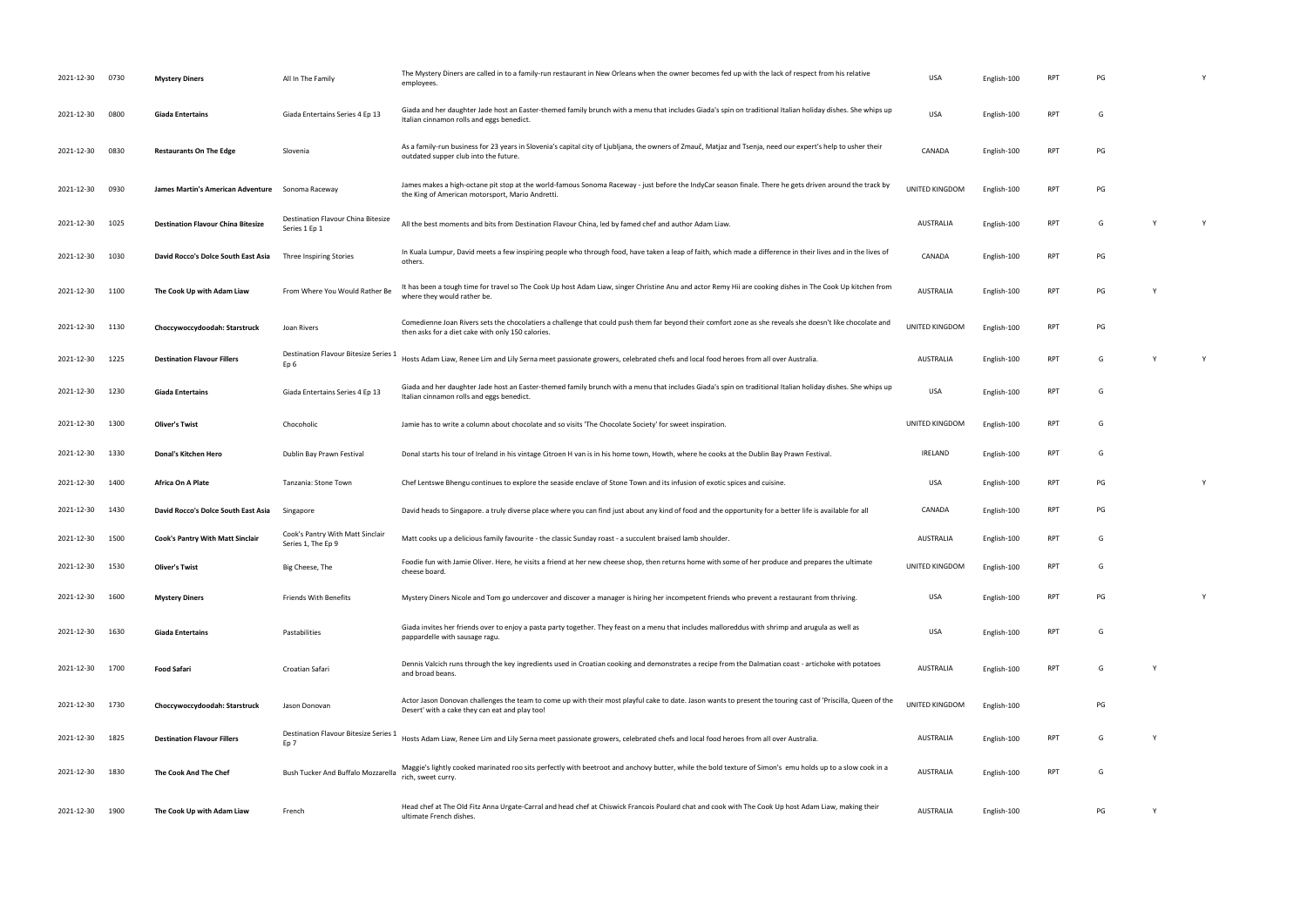| 2021-12-30      | 1930 | <b>Barefoot Contessa: Back To Basics</b>                     | Just Desserts                                            | Ina Garten showcases incredible desserts, and there's something for everyone. For chocolate lovers, a decadent and glamorous chocolate cake with mocha<br>frosting has a real wow factor.                      | <b>USA</b>            | English-100                 |            | PG |              |   |
|-----------------|------|--------------------------------------------------------------|----------------------------------------------------------|----------------------------------------------------------------------------------------------------------------------------------------------------------------------------------------------------------------|-----------------------|-----------------------------|------------|----|--------------|---|
| 2021-12-30      | 2000 | <b>Food Safari Water</b>                                     | Fish Bites                                               | Exquisite snacks based on seafood star in many cuisines around the world - all beautiful mouthfuls that take taste and texture to a whole new level.                                                           | AUSTRALIA             | English-100                 | <b>RPT</b> | G  | $\mathsf{Y}$ |   |
| 2021-12-30      | 2030 | <b>Girls Guide: Hunting Fishing Wild</b><br><b>Cooking</b>   | A Girls Guide to Hunting Fishing<br>Wild Cooking S1 Ep 7 | Enjoying the bounty of Autumn, Analiese harvests blackberries and her first honey, goes on her first hunt for venison, and later takes her mentor, Peter<br>Gilmore, foraging for wild mushrooms.              | <b>AUSTRALIA</b>      | English-100                 |            | PG |              |   |
| 2021-12-30      | 2100 | <b>Rick Stein's French Odyssey</b>                           | Rick Stein's French Odyssey Series 1<br>Ep 9             | Rick is in his element when he arrives at Lake Thau because the dishes he prepares and devours are predominantly seafood. He cooks seafood ragout, using<br>produce fresh from the fishing boats.              | UNITED KINGDOM        | English-100                 | <b>RPT</b> | G  |              |   |
| 2021-12-30      | 2130 | Luke Nguyen's Railway Vietnam                                | Luke Nguyen's Railway Vietnam<br>Series 1 Ep 3           | Luke boards the train at Ga Thap Cham, and soon finds his way to Nha Trang, a similar vibe to the Riviera of France. Nha Trang is known for its diverse sea<br>life and beautiful coastline.                   | <b>AUSTRALIA</b>      | English-98;<br>Vietnamese-2 | <b>RPT</b> | PG |              | Y |
| 2021-12-30      | 2200 | The Cook Up with Adam Liaw                                   | French                                                   | Head chef at The Old Fitz Anna Urgate-Carral and head chef at Chiswick Francois Poulard chat and cook with The Cook Up host Adam Liaw, making their<br>ultimate French dishes.                                 | <b>AUSTRALIA</b>      | English-100                 | <b>RPT</b> | PG |              |   |
| 2021-12-30      | 2230 | <b>Food Safari</b>                                           | Croatian Safari                                          | Dennis Valcich runs through the key ingredients used in Croatian cooking and demonstrates a recipe from the Dalmatian coast - artichoke with potatoes<br>and broad beans.                                      | AUSTRALIA             | English-100                 | <b>RPT</b> | G  |              |   |
| 2021-12-30      | 2300 | The Cook And The Chef                                        | Bush Tucker And Buffalo Mozzarella                       | Maggie's lightly cooked marinated roo sits perfectly with beetroot and anchovy butter, while the bold texture of Simon's emu holds up to a slow cook in a<br>rich, sweet curry.                                | <b>AUSTRALIA</b>      | English-100                 | <b>RPT</b> | G  |              |   |
| 2021-12-30      | 2330 | <b>Ready Steady Cook UK</b>                                  | Ready Steady Cook UK Series 18/19<br>Ep 14               | Holby City stars Sharon D Clarke and Luke Roberts join Ainsley Harriott for today's classic 20-minute cooking challenge.                                                                                       | UNITED KINGDOM        | English-100                 | <b>RPT</b> | G  |              |   |
| 2021-12-30      | 2420 | Destination Flavour Singapore Bitesize Singapore Chilli Crab |                                                          | The best bits of Adam Liaw's travels in Singapore, as he explores its vibrant food scene.                                                                                                                      | AUSTRALIA             | English-100                 | <b>RPT</b> | PG |              |   |
| 2021-12-30 2430 |      | <b>Giada Entertains</b>                                      | Pastabilities                                            | Giada invites her friends over to enjoy a pasta party together. They feast on a menu that includes malloreddus with shrimp and arugula as well as<br>pappardelle with sausage ragu                             | <b>USA</b>            | English-100                 | <b>RPT</b> | G  |              |   |
| 2021-12-30      | 2500 | <b>Oliver's Twist</b>                                        | Chocoholic                                               | Jamie has to write a column about chocolate and so visits 'The Chocolate Society' for sweet inspiration                                                                                                        | UNITED KINGDOM        | English-100                 | RPT        | G  |              |   |
| 2021-12-30      | 2530 | Choccywoccydoodah: Starstruck                                | Jason Donovan                                            | Actor Jason Donovan challenges the team to come up with their most playful cake to date. Jason wants to present the touring cast of 'Priscilla, Queen of the<br>Desert' with a cake they can eat and play too! | <b>UNITED KINGDOM</b> | English-100                 | <b>RPT</b> | PG |              |   |
| 2021-12-30      | 2625 | <b>Destination Flavour Fillers</b>                           | Destination Flavour Bitesize Series 1<br>Ep 7            | Hosts Adam Liaw, Renee Lim and Lily Serna meet passionate growers, celebrated chefs and local food heroes from all over Australia.                                                                             | <b>AUSTRALIA</b>      | English-100                 | <b>RPT</b> | G  |              |   |
| 2021-12-30 2630 |      | <b>Barefoot Contessa: Back To Basics</b>                     | Just Desserts                                            | Ina Garten showcases incredible desserts, and there's something for everyone. For chocolate lovers, a decadent and glamorous chocolate cake with mocha<br>frosting has a real wow factor.                      | <b>USA</b>            | English-100                 | <b>RPT</b> | PG |              |   |
| 2021-12-30 2700 |      | <b>Food Safari Water</b>                                     | Fish Bites                                               | Exquisite snacks based on seafood star in many cuisines around the world - all beautiful mouthfuls that take taste and texture to a whole new level.                                                           | <b>AUSTRALIA</b>      | English-100                 | <b>RPT</b> | G  | Y            |   |
| 2021-12-30      | 2730 | <b>Girls Guide: Hunting Fishing Wild</b><br>Cooking          | A Girls Guide to Hunting Fishing<br>Wild Cooking S1 Ep 7 | Enjoying the bounty of Autumn, Analiese harvests blackberries and her first honey, goes on her first hunt for venison, and later takes her mentor, Peter<br>Gilmore, foraging for wild mushrooms.              | AUSTRALIA             | English-100                 | RPT        | PG |              |   |
| 2021-12-30      | 2800 | <b>Rick Stein's French Odyssey</b>                           | Rick Stein's French Odyssey Series 1<br>Ep 9             | Rick is in his element when he arrives at Lake Thau because the dishes he prepares and devours are predominantly seafood. He cooks seafood ragout, using<br>produce fresh from the fishing boats.              | UNITED KINGDOM        | English-100                 | <b>RPT</b> | G  |              |   |
| 2021-12-30      | 2830 | Luke Nguyen's Railway Vietnam                                | Luke Nguyen's Railway Vietnam<br>Series 1 Ep 3           | Luke boards the train at Ga Thap Cham, and soon finds his way to Nha Trang, a similar vibe to the Riviera of France. Nha Trang is known for its diverse sea<br>life and beautiful coastline.                   | AUSTRALIA             | English-98;<br>Vietnamese-2 | <b>RPT</b> | PG |              | Y |
| 2021-12-31      | 0500 | Donal's Kitchen Hero                                         | Dublin Bay Prawn Festival                                | Donal starts his tour of Ireland in his vintage Citroen H van in his home town of Howth, where he cooks at the Dublin Bay Prawn Festival.                                                                      | <b>IRELAND</b>        | English-100                 | RPT        | G  |              |   |
| 2021-12-31      | 0530 | Africa On A Plate                                            | Tanzania: Stone Town                                     | Chef Lentswe Bhengu continues to explore the seaside enclave of Stone Town and its infusion of exotic spices and cuisine.                                                                                      | USA                   | English-100                 | RPT        | PG |              | Y |
| 2021-12-31      | 0600 | David Rocco's Dolce South East Asia                          | Singapore                                                | David heads to Singapore. a truly diverse place where you can find just about any kind of food and the opportunity for a better life is available for all                                                      | CANADA                | English-100                 | RPT        | PG |              |   |
| 2021-12-31 0630 |      | <b>Cook's Pantry With Matt Sinclair</b>                      | Cook's Pantry With Matt Sinclair<br>Series 1, The Ep 9   | Matt cooks up a delicious family favourite - the classic Sunday roast - a succulent braised lamb shoulder.                                                                                                     | <b>AUSTRALIA</b>      | English-100                 | <b>RPT</b> | G  |              |   |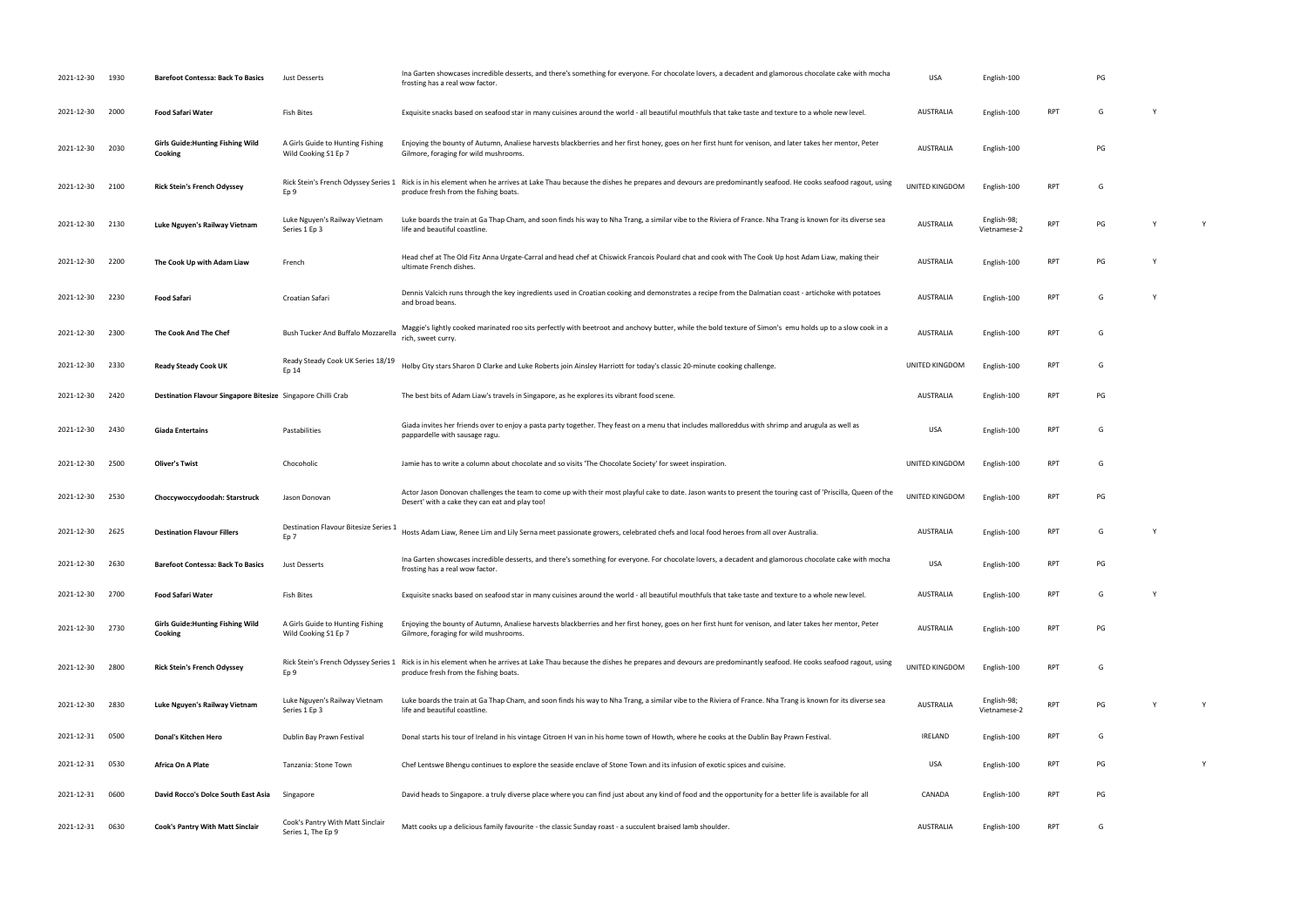| 2021-12-31 0700 |      | <b>Oliver's Twist</b>                               | Chocoholic                                               | Jamie has to write a column about chocolate and so visits 'The Chocolate Society' for sweet inspiration                                                                                                                                | UNITED KINGDOM   | English-100 | <b>RPT</b> |    |   |   |
|-----------------|------|-----------------------------------------------------|----------------------------------------------------------|----------------------------------------------------------------------------------------------------------------------------------------------------------------------------------------------------------------------------------------|------------------|-------------|------------|----|---|---|
| 2021-12-31      | 0730 | <b>Mystery Diners</b>                               | <b>Friends With Benefits</b>                             | Mystery Diners Nicole and Tom go undercover and discover a manager is hiring her incompetent friends who prevent a restaurant from thriving.                                                                                           | USA              | English-100 | <b>RPT</b> | PG |   |   |
| 2021-12-31      | 0800 | <b>Giada Entertains</b>                             | Pastabilities                                            | Giada invites her friends over to enjoy a pasta party together. They feast on a menu that includes malloreddus with shrimp and arugula as well as<br>pappardelle with sausage ragu.                                                    | <b>USA</b>       | English-100 | RPT        | G  |   |   |
| 2021-12-31      | 0830 | <b>Barefoot Contessa: Back To Basics</b>            | Just Desserts                                            | Ina Garten showcases incredible desserts, and there's something for everyone. For chocolate lovers, a decadent and glamorous chocolate cake with mocha<br>frosting has a real wow factor.                                              | <b>USA</b>       | English-100 | RPT        | PG |   |   |
| 2021-12-31      | 0900 | <b>Food Safari Water</b>                            | <b>Fish Bites</b>                                        | Exquisite snacks based on seafood star in many cuisines around the world - all beautiful mouthfuls that take taste and texture to a whole new level.                                                                                   | AUSTRALIA        | English-100 | RPT        | G  | Y |   |
| 2021-12-31      | 0930 | <b>Girls Guide: Hunting Fishing Wild</b><br>Cooking | A Girls Guide to Hunting Fishing<br>Wild Cooking S1 Ep 7 | Enjoying the bounty of Autumn, Analiese harvests blackberries and her first honey, goes on her first hunt for venison, and later takes her mentor, Peter<br>Gilmore, foraging for wild mushrooms.                                      | AUSTRALIA        | English-100 | RPT        | PG |   |   |
| 2021-12-31      | 1000 | <b>Rick Stein's French Odyssey</b>                  | Ep 9                                                     | Rick Stein's French Odyssey Series 1 Rick is in his element when he arrives at Lake Thau because the dishes he prepares and devours are predominantly seafood. He cooks seafood ragout, using<br>produce fresh from the fishing boats. | UNITED KINGDOM   | English-100 | RPT        | G  |   |   |
| 2021-12-31      | 1030 | David Rocco's Dolce South East Asia                 | Singapore                                                | David heads to Singapore. a truly diverse place where you can find just about any kind of food and the opportunity for a better life is available for all                                                                              | CANADA           | English-100 | RPT        | PG |   |   |
| 2021-12-31 1100 |      | The Cook Up with Adam Liaw                          | French                                                   | Head chef at The Old Fitz Anna Urgate-Carral and head chef at Chiswick Francois Poulard chat and cook with The Cook Up host Adam Liaw, making their<br>ultimate French dishes.                                                         | <b>AUSTRALIA</b> | English-100 | RPT        | PG | Y |   |
| 2021-12-31 1130 |      | Choccywoccydoodah: Starstruck                       | Jason Donovan                                            | Actor Jason Donovan challenges the team to come up with their most playful cake to date. Jason wants to present the touring cast of 'Priscilla, Queen of the<br>Desert' with a cake they can eat and play too!                         | UNITED KINGDOM   | English-100 | <b>RPT</b> | PG |   |   |
| 2021-12-31 1225 |      | <b>Destination Flavour Fillers</b>                  | Destination Flavour Bitesize Series 1<br>Ep 7            | Hosts Adam Liaw, Renee Lim and Lily Serna meet passionate growers, celebrated chefs and local food heroes from all over Australia.                                                                                                     | <b>AUSTRALIA</b> | English-100 | <b>RPT</b> | G  | Y |   |
| 2021-12-31      | 1230 | Oliver's Twist                                      | Health Kick                                              | Jamie Oliver rustles up more tasty food. Here, he prepares a particularly healthy meal: crab and grapefruit salad and steamed sea bass with spring<br>vegetables.                                                                      | UNITED KINGDOM   | English-100 | RPT        | G  |   |   |
| 2021-12-31 1300 |      | <b>Oliver's Twist</b>                               | Jekka The Herb Lady                                      | More culinary inspiration from Jamie Oliver. Here, he cooks for his friend Jekka who grows herbs. Dishes include lemon verbena granita with apple compote.                                                                             | UNITED KINGDOM   | English-100 | <b>RPT</b> | G  |   |   |
| 2021-12-31      | 1330 | Donal's Kitchen Hero                                | Waterford Food Festival                                  | Donal heads to Dungarvan and the West Waterford Food Festival. The terrible weather fails to dampen his spirits as he takes refuge in Dungarvan Castle<br>and prepares beer battered fish and chips,                                   | IRELAND          | English-100 | RPT        | G  |   |   |
| 2021-12-31 1400 |      | <b>Africa On A Plate</b>                            | Honoring Elders: M'hudi Wine's<br>Diale Rangaka          | Chef Lentswe Bhengu has been inspired by people from all walks of life and will share those stories and a meal during this Elders Month special.                                                                                       | <b>USA</b>       | English-100 | <b>RPT</b> | PG |   |   |
| 2021-12-31 1430 |      | David Rocco's Dolce South East Asia                 | War Is Over                                              | Ho Chi Minh City welcomes over 8 million visitors per year and has become a city with great restaurants and a food scene second to none which helps to<br>define its nickname as the Pearl of the Far East.                            | CANADA           | English-100 | RPT        | PG |   |   |
| 2021-12-31      | 1500 | Cook's Pantry With Matt Sinclair                    | Cook's Pantry With Matt Sinclair<br>Series 1, The Ep 10  | Matt and Courtney prepare butterflied barbequed bhicken - perfect food to enjoy when entertaining. Courtney creates the perfect light eating dish when<br>it's scorching hot outside - prawn tostadas.                                 | AUSTRALIA        | English-100 | RPT        | PG |   |   |
| 2021-12-31      | 1530 | <b>Oliver's Twist</b>                               | Night Shift                                              | Jamie takes time to try out some new bread recipes. As the sun begins to rise John and Jamie gather all the left over dough and make a delicious breakfast<br>pizza.                                                                   | UNITED KINGDOM   | English-100 | RPT        | G  |   |   |
| 2021-12-31 1600 |      | <b>Mystery Diners</b>                               | No Laughing Matter                                       | The owner of a seafood joint in New Orleans is concerned that his manager is more focused on his amateur comedy career than managing a restaurant.                                                                                     | USA              | English-100 | <b>RPT</b> | PG |   | Y |
| 2021-12-31 1630 |      | <b>Giada Entertains</b>                             | <b>TV Dinners</b>                                        | Giada invites her friends over for a casual-but-delicious menu that includes tamari spiced nuts, sweet and crunchy jicama slaw, sausage hoagies and<br>chocolate almond butter sandwich cookies.                                       | <b>USA</b>       | English-100 | RPT        | G  |   |   |
| 2021-12-31 1700 |      | Food Safari                                         | Singaporean Safari                                       | This episode sizzles with colour, flavour and texture as it savours the wonderful complexity of Singaporean food.                                                                                                                      | AUSTRALIA        | English-100 | <b>RPT</b> | G  | Y |   |
| 2021-12-31 1730 |      | Choccywoccydoodah: Starstruck                       | Derren Brown                                             | British illusionist Derren Brown sets the chocolatiers their trickiest challenge to date. Derren wants a taxidermy inspired birthday cake that holds an illusion<br>clever enough to fool this master of magic.                        | UNITED KINGDOM   | English-100 |            | PG |   |   |
| 2021-12-31      | 1825 | <b>Destination Flavour Fillers</b>                  | Destination Flavour Bitesize Series 1<br>Ep 8            | Hosts Adam Liaw, Renee Lim and Lily Serna meet passionate growers, celebrated chefs and local food heroes from all over Australia.                                                                                                     | <b>AUSTRALIA</b> | English-100 | <b>RPT</b> | G  | Y |   |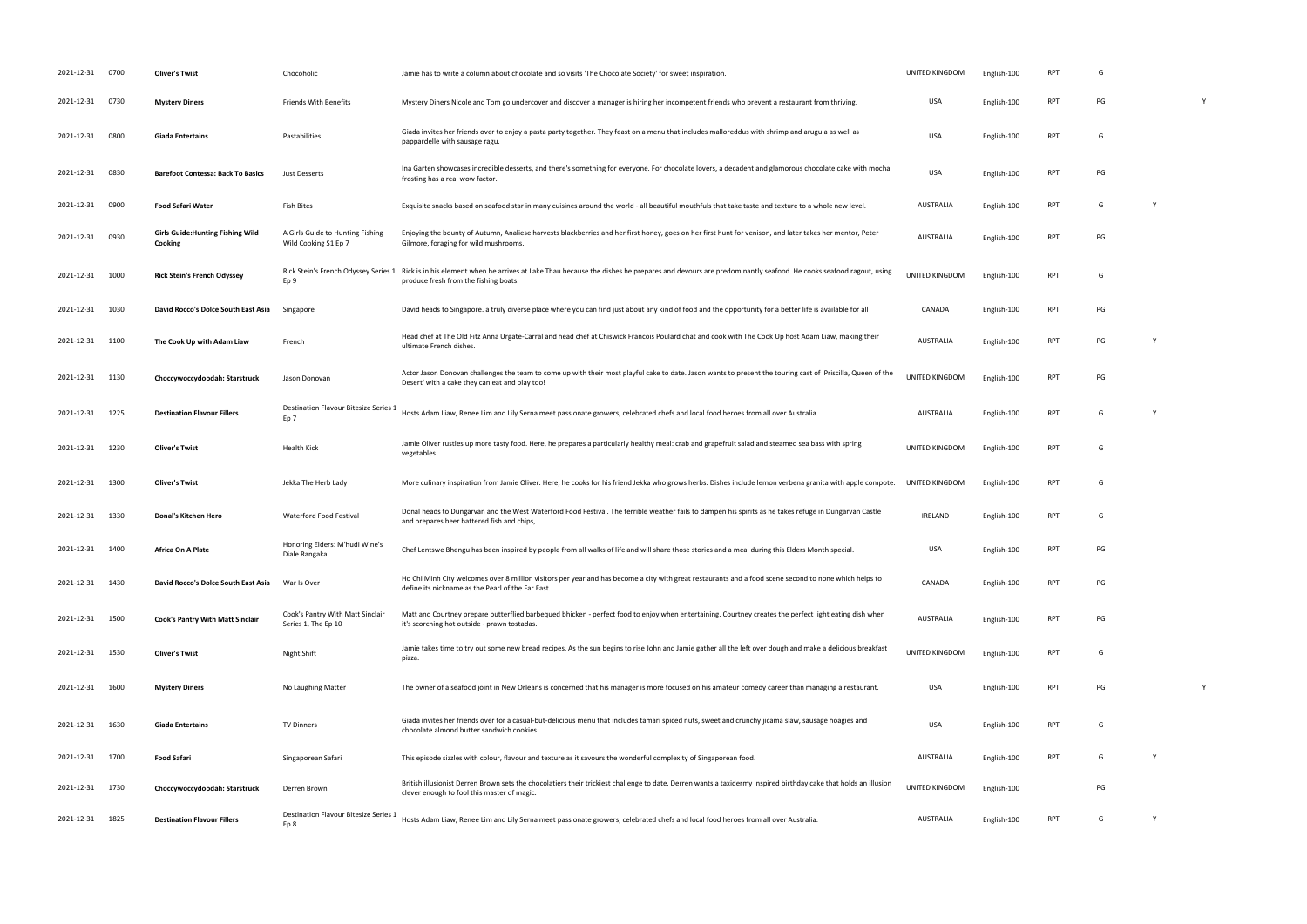| 2021-12-31 1830 |      | The Cook And The Chef                                  | Diabetic Diet, A                                        | Maggie and Simon demonstrate how good nutrition and flavour can go hand in hand. Maggie's spelt pasta with pumpkin, and her mushroom, barley, and<br>sherry soup ticks all the boxes                            | <b>AUSTRALIA</b> | English-100                 | RPT        |    |          |   |
|-----------------|------|--------------------------------------------------------|---------------------------------------------------------|-----------------------------------------------------------------------------------------------------------------------------------------------------------------------------------------------------------------|------------------|-----------------------------|------------|----|----------|---|
| 2021-12-31 1900 |      | The Cook Up with Adam Liaw                             | Sunday Lunch                                            | The owners of Sunday Kitchen, mother and daughter Karima Hazim and Sivine Tabbouch, join host Adam Liaw in the Cook up Kitchen to make their Sunday<br>lunch must-have dishes.                                  | <b>AUSTRALIA</b> | English-100                 |            | PG |          |   |
| 2021-12-31 1930 |      | <b>River Cottage Australia</b>                         | River Cottage Australia One Hours<br>Series 1 Ep 6      | Paul is keen to restore the gully that acts as a natural watercourse on his farm, but it's almost totally overgrown with blackberries. Paul hires a herd of hefty<br>eaters to deal with the problem.           | UNITED KINGDOM   | English-100                 | <b>RPT</b> | PG |          |   |
| 2021-12-31      | 2030 | Joanna And Jennifer: Absolutely<br><b>Champers</b>     | Joanna And Jennifer: Absolutely<br>Champers             | Absolutely Fabulous duo Jennifer Saunders and Joanna Lumley are reuniting on-screen to take a trip to the Champagne region of France to find out exactly<br>how to put the bubbles into bubbly.                 | UNITED KINGDOM   | English-100                 |            |    |          |   |
| 2021-12-31 2130 |      | Luke Nguyen's Railway Vietnam                          | Luke Nguyen's Railway Vietnam<br>Series 1 Ep 4          | Luke's next stop is Hoi An, and while en-route, Luke cooks wok tossed beef in the train's kitchen carriage. He soon realises the on-board cooks have an<br>amazing ability of balance.                          | <b>AUSTRALIA</b> | English-98;<br>Vietnamese-2 | <b>RPT</b> | G  | <b>Y</b> | Y |
| 2021-12-31 2200 |      | The Cook Up with Adam Liaw                             | Sunday Lunch                                            | The owners of Sunday Kitchen, mother and daughter Karima Hazim and Sivine Tabbouch, join host Adam Liaw in the Cook up Kitchen to make their Sunday<br>lunch must-have dishes.                                  | <b>AUSTRALIA</b> | English-100                 | <b>RPT</b> | PG |          |   |
| 2021-12-31 2230 |      | Jamie's Great Britain                                  | Scotland                                                | Jamie concludes his round-Britain road trip on the west coast of Scotland. There he finds that haggis is being given a West Indian twist in Glasgow's oldest<br>Scottish restaurant.                            | UNITED KINGDOM   | English-100                 | <b>RPT</b> | PG |          |   |
| 2021-12-31 2330 |      | <b>Ready Steady Cook UK</b>                            | Ready Steady Cook UK Series 18/19<br>Ep 15              | Ainsley Harriott hosts the classic 20-minute cooking challenge with Hollyoaks stars Tony Hirst and Zoe Lister.                                                                                                  | UNITED KINGDOM   | English-100                 | <b>RPT</b> | G  |          |   |
| 2021-12-31 2420 |      | Destination Flavour Singapore Bitesize Fish Head Curry |                                                         | The best bits of Adam Liaw's travels in Singapore, as he explores its vibrant food scene.                                                                                                                       | AUSTRALIA        | English-100                 | <b>RPT</b> | PG |          |   |
| 2021-12-31 2430 |      | <b>Giada Entertains</b>                                | <b>TV Dinners</b>                                       | Giada invites her friends over for a casual-but-delicious menu that includes tamari spiced nuts, sweet and crunchy jicama slaw, sausage hoagies and<br>chocolate almond butter sandwich cookies.                | <b>USA</b>       | English-100                 | <b>RPT</b> | G  |          |   |
| 2021-12-31 2500 |      | <b>Oliver's Twist</b>                                  | Jekka The Herb Lady                                     | More culinary inspiration from Jamie Oliver. Here, he cooks for his friend Jekka who grows herbs. Dishes include lemon verbena granita with apple compote.                                                      | UNITED KINGDOM   | English-100                 | <b>RPT</b> | G  |          |   |
| 2021-12-31 2530 |      | Choccywoccydoodah: Starstruck                          | Derren Brown                                            | British illusionist Derren Brown sets the chocolatiers their trickiest challenge to date. Derren wants a taxidermy inspired birthday cake that holds an illusion<br>clever enough to fool this master of magic. | UNITED KINGDOM   | English-100                 | <b>RPT</b> | PG |          |   |
| 2021-12-31      | 2625 | <b>Destination Flavour Fillers</b>                     | Destination Flavour Bitesize Series 1<br>Ep 8           | Hosts Adam Liaw, Renee Lim and Lily Serna meet passionate growers, celebrated chefs and local food heroes from all over Australia.                                                                              | <b>AUSTRALIA</b> | English-100                 | <b>RPT</b> | G  |          |   |
| 2021-12-31 2630 |      | <b>River Cottage Australia</b>                         | River Cottage Australia One Hours<br>Series 1 Ep 6      | Paul is keen to restore the gully that acts as a natural watercourse on his farm, but it's almost totally overgrown with blackberries. Paul hires a herd of hefty<br>eaters to deal with the problem.           | UNITED KINGDOM   | English-100                 | <b>RPT</b> | PG |          |   |
| 2021-12-31 2730 |      | Joanna And Jennifer: Absolutely<br><b>Champers</b>     | Joanna And Jennifer: Absolutely<br>Champers             | Absolutely Fabulous duo Jennifer Saunders and Joanna Lumley are reuniting on-screen to take a trip to the Champagne region of France to find out exactly<br>how to put the bubbles into bubbly.                 | UNITED KINGDOM   | English-100                 | <b>RPT</b> |    |          |   |
| 2021-12-31 2830 |      | Luke Nguyen's Railway Vietnam                          | Luke Nguyen's Railway Vietnam<br>Series 1 Ep 4          | Luke's next stop is Hoi An, and while en-route, Luke cooks wok tossed beef in the train's kitchen carriage. He soon realises the on-board cooks have an<br>amazing ability of balance.                          | <b>AUSTRALIA</b> | English-98;<br>Vietnamese-2 | <b>RPT</b> | G  | Y        | Y |
| 2022-01-01 0500 |      | Donal's Kitchen Hero                                   | Waterford Food Festival                                 | Donal heads to Dungarvan and the West Waterford Food Festival. The terrible weather fails to dampen his spirits as he takes refuge in Dungarvan Castle<br>and prepares beer battered fish and chips,            | <b>IRELAND</b>   | English-100                 | <b>RPT</b> | G  |          |   |
| 2022-01-01 0530 |      | Africa On A Plate                                      | Honoring Elders: M'hudi Wine's<br>Diale Rangaka         | Chef Lentswe Bhengu has been inspired by people from all walks of life and will share those stories and a meal during this Elders Month special.                                                                | USA              | English-100                 | <b>RPT</b> | PG |          |   |
| 2022-01-01 0600 |      | David Rocco's Dolce South East Asia                    | War Is Over                                             | Ho Chi Minh City welcomes over 8 million visitors per year and has become a city with great restaurants and a food scene second to none which helps to<br>define its nickname as the Pearl of the Far East.     | CANADA           | English-100                 | <b>RPT</b> | PG |          |   |
| 2022-01-01      | 0630 | <b>Cook's Pantry With Matt Sinclair</b>                | Cook's Pantry With Matt Sinclair<br>Series 1, The Ep 10 | Matt and Courtney prepare butterflied barbequed bhicken - perfect food to enjoy when entertaining. Courtney creates the perfect light eating dish when<br>it's scorching hot outside - prawn tostadas.          | <b>AUSTRALIA</b> | English-100                 | <b>RPT</b> | PG |          |   |
| 2022-01-01      | 0700 | <b>Food Safari</b>                                     | Singaporean Safari                                      | This episode sizzles with colour, flavour and texture as it savours the wonderful complexity of Singaporean food.                                                                                               | <b>AUSTRALIA</b> | English-100                 | RPT        | G  | Y        |   |
| 2022-01-01      | 0730 | <b>Mystery Diners</b>                                  | No Laughing Matter                                      | The owner of a seafood joint in New Orleans is concerned that his manager is more focused on his amateur comedy career than managing a restaurant.                                                              | USA              | English-100                 | <b>RPT</b> | PG |          | Y |
| 2022-01-01 0800 |      | Giada Entertains                                       | TV Dinners                                              | Giada invites her friends over for a casual-but-delicious menu that includes tamari spiced nuts, sweet and crunchy jicama slaw, sausage hoagies and<br>chocolate almond butter sandwich cookies.                | USA              | English-100                 | <b>RPT</b> | G  |          |   |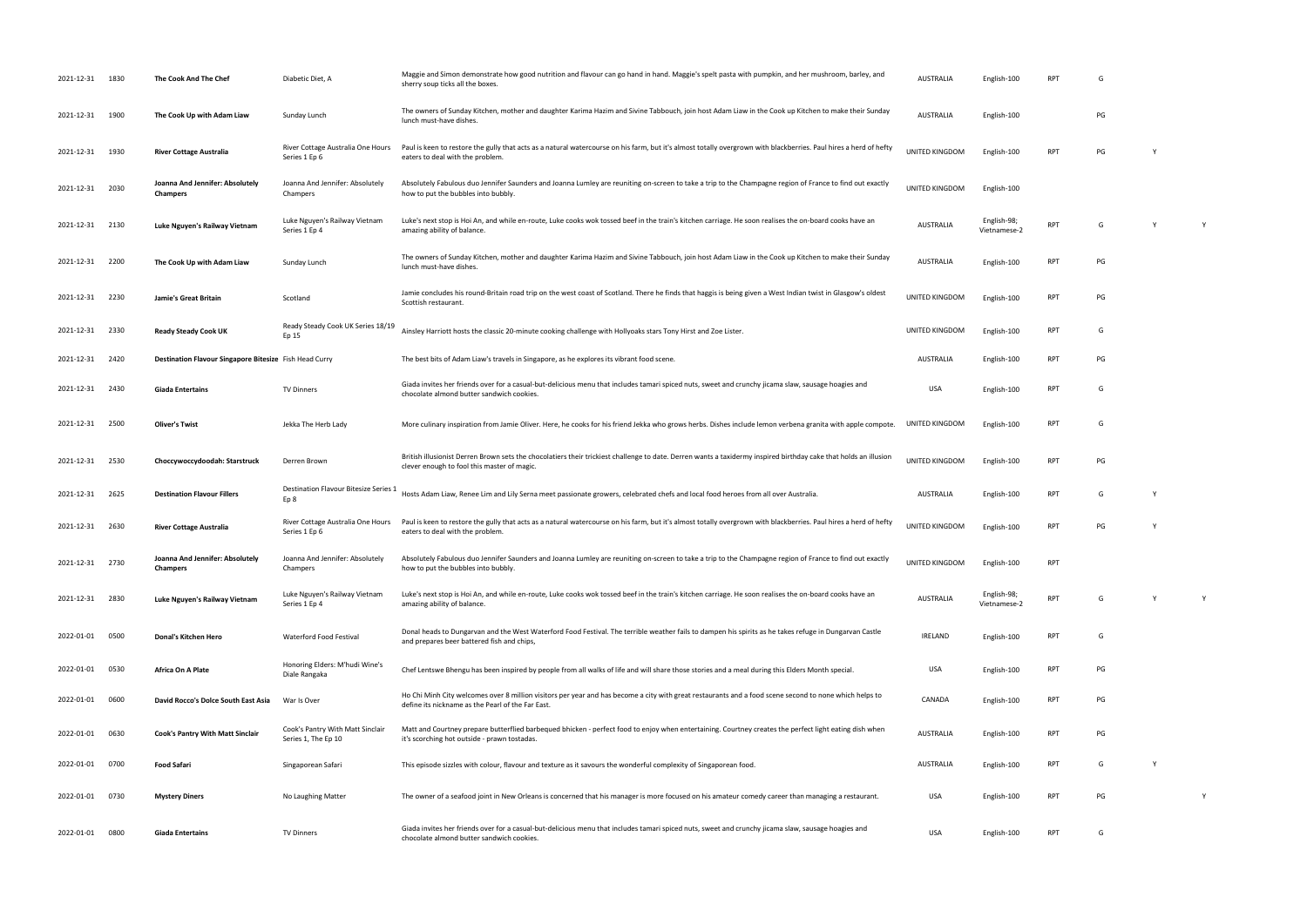| 2022-01-01      | 0830 | <b>River Cottage Australia</b>                               | River Cottage Australia One Hours<br>Series 1 Ep 6       | Paul is keen to restore the gully that acts as a natural watercourse on his farm, but it's almost totally overgrown with blackberries. Paul hires a herd of hefty<br>eaters to deal with the problem.       | UNITED KINGDOM | English-100 | <b>RPT</b> | PG |   |
|-----------------|------|--------------------------------------------------------------|----------------------------------------------------------|-------------------------------------------------------------------------------------------------------------------------------------------------------------------------------------------------------------|----------------|-------------|------------|----|---|
| 2022-01-01      | 0930 | Joanna And Jennifer: Absolutely<br><b>Champers</b>           | Joanna And Jennifer: Absolutely<br>Champers              | Absolutely Fabulous duo Jennifer Saunders and Joanna Lumley are reuniting on-screen to take a trip to the Champagne region of France to find out exactly<br>how to put the bubbles into bubbly.             | UNITED KINGDOM | English-100 | <b>RPT</b> |    |   |
| 2022-01-01      | 1030 | David Rocco's Dolce South East Asia                          | War Is Over                                              | Ho Chi Minh City welcomes over 8 million visitors per year and has become a city with great restaurants and a food scene second to none which helps to<br>define its nickname as the Pearl of the Far East. | CANADA         | English-100 | <b>RPT</b> | PG |   |
| 2022-01-01 1100 |      | The Cook Up with Adam Liaw                                   | Sunday Lunch                                             | The owners of Sunday Kitchen, mother and daughter Karima Hazim and Sivine Tabbouch, join host Adam Liaw in the Cook up Kitchen to make their Sunday<br>lunch must-have dishes.                              | AUSTRALIA      | English-100 | <b>RPT</b> | PG |   |
| 2022-01-01      | 1130 | <b>Gordon Ramsay Uncharted</b>                               | Peru                                                     | Chef Gordon Ramsay travels by motorbike through Peru's Sacred Valley of the Incas to discover traditional high-altitudecuisine. He samples local delicacies<br>like fried worms, and rare potatoes.         | UNITED KINGDOM | English-100 | <b>RPT</b> | PG |   |
| 2022-01-01      | 1225 | <b>Destination Flavour Down Under</b><br><b>Bitesize</b>     | Destination Flavour Down Under<br>Bitesize Series 1 Ep 1 | Some of your favourite moments and recipes from Adam Liaw's culinary and cultural journey through Australia and New Zealand.                                                                                | AUSTRALIA      | English-100 | <b>RPT</b> | G  |   |
| 2022-01-01      | 1230 | <b>Gordon Ramsay Uncharted</b>                               | Morocco                                                  | Chef Gordon Ramsay travels to Morocco, North Africa, where he embarks on an adventure deep in the Middle Atlas Mountains to understand ancient<br>Berber cuisine.                                           | UNITED KINGDOM | English-100 | <b>RPT</b> | PG | Y |
| 2022-01-01 1325 |      | <b>Destination Flavour Down Under</b><br>Bitesize            | Destination Flavour Down Under<br>Bitesize Series 1 Ep 2 | Some of your favourite moments and recipes from Adam Liaw's culinary and cultural journey through Australia and New Zealand.                                                                                | AUSTRALIA      | English-100 | <b>RPT</b> | G  |   |
| 2022-01-01      | 1330 | <b>Gordon Ramsay Uncharted</b>                               | Laos                                                     | Gordon travels to Laos, where he takes on a rapid stretch of white water, kayaking down the Mekong in search of culinary inspiration, and learning from<br>the locals, he treks through dense jungle.       | UNITED KINGDOM | English-100 | <b>RPT</b> | PG |   |
| 2022-01-01      | 1425 | <b>Destination Flavour Down Under</b><br>Bitesize            | Destination Flavour Down Under<br>Bitesize Series 1 Ep 3 | Some of your favourite moments and recipes from Adam Liaw's culinary and cultural journey through Australia and New Zealand.                                                                                | AUSTRALIA      | English-100 | <b>RPT</b> | G  |   |
| 2022-01-01      | 1430 | <b>Gordon Ramsay Uncharted</b>                               | New Zealand                                              | Chef Gordon Ramsay journeys to the remote corners of southern New Zealand to unlock the secrets of traditional Maori cuisine. From the locals, he learns<br>how to catch eels, free dive, and forage.       | UNITED KINGDOM | English-100 | <b>RPT</b> | PG |   |
| 2022-01-01      | 1525 | <b>Destination Flavour Down Under</b><br>Bitesize            | Destination Flavour Down Under<br>Bitesize Series 1 Ep 4 | Some of your favourite moments and recipes from Adam Liaw's culinary and cultural journey through Australia and New Zealand.                                                                                | AUSTRALIA      | English-100 | <b>RPT</b> | G  |   |
|                 |      |                                                              |                                                          |                                                                                                                                                                                                             |                |             |            |    |   |
| 2022-01-01      | 1530 | <b>Gordon Ramsay Uncharted</b>                               | Hawaii                                                   | Hawaii makes a big impression on chef Gordon Ramsay with its epic array of Indigenous ingredients and the fascinating effects of trade winds on its culinary<br>traditions.                                 | UNITED KINGDOM | English-100 | <b>RPT</b> | PG |   |
| 2022-01-01      | 1625 | <b>Destination Flavour Down Under</b><br>Bitesize            | Destination Flavour Down Under<br>Bitesize Series 1 Ep 5 | Some of your favourite moments and recipes from Adam Liaw's culinary and cultural journey through Australia and New Zealand.                                                                                | AUSTRALIA      | English-100 | RPT        | G  |   |
| 2022-01-01      | 1630 | <b>Gordon Ramsay Uncharted</b>                               | Alaska                                                   | In the harsh conditions of southeast Alaska, Gordon learns how locals have adapted over the years to create their delicious local cuisine.                                                                  | UNITED KINGDOM | English-100 | RPT        | PG |   |
| 2022-01-01      | 1725 | <b>Destination Flavour Down Under</b><br>Bitesize            | Destination Flavour Down Under<br>Bitesize Series 1 Ep 6 | Some of your favourite moments and recipes from Adam Liaw's culinary and cultural journey through Australia and New Zealand.                                                                                | AUSTRALIA      | English-100 | <b>RPT</b> | G  |   |
| 2022-01-01 1730 |      | <b>Delia's How To Cook</b>                                   | Vegetables                                               | Delia shows how to 'catch the moment' when cooking a variety of veggies, from boiled cabbage to marinated zucchinis.                                                                                        | UNITED KINGDOM | English-100 | RPT        | G  |   |
| 2022-01-01      | 1800 | <b>Cheese Slices</b>                                         | Canada - Artisan Cheeses Of British<br>Columbia          | The growing consumer awareness of artisan cheese in Canada has recently spread to the Pacific West Coast of British Columbia.                                                                               | AUSTRALIA      | English-100 |            | G  |   |
| 2022-01-01      | 1830 | Taste The Nation With Padma Lakshmi Burritos At The Border   |                                                          | Padma Lakshmi eats her way through the border city of El Paso while discovering the origins of one of America's most beloved cuisines.                                                                      | USA            | English-100 | RPT        | PG | Y |
| 2022-01-01      | 1900 | Taste The Nation With Padma Lakshmi All American Wiener, The |                                                          | Hot dogs, hamburgers, pretzels. Many think these foods are quintessentially American, but their origins are actually German. Padma travels to Milwaukee<br>to explore their German origins.                 | <b>USA</b>     | English-100 | RPT        | PG |   |
| 2022-01-01 1935 |      | Ainsley's Food We Love                                       | The Life Of Pie                                          | Ainsley Harriott is joined by singer Alexandra Burke and prepares a selection of pies, including a tarragon-crusted chicken, leek and mushroom one perfect<br>for all the family.                           | UNITED KINGDOM | English-100 |            |    |   |
| 2022-01-01 2030 |      | Kylie Kwong: Heart And Soul                                  | Bamboo                                                   | Pickled bamboo sounds exotic but bottling your own is simple enough. Kylie uses this unusual ingredient to flavour her mouth-watering salads.                                                               | AUSTRALIA      | English-100 | <b>RPT</b> | G  |   |
| 2022-01-01      | 2100 | Kylie Kwong: Heart And Soul                                  | Spice                                                    | Kylie takes us through her Chinese versions of traditional Australian favourites and introduces us to the cross-cultural mix of modern Australian cooking.                                                  | AUSTRALIA      | English-100 | RPT        | G  |   |
| 2022-01-01      | 2130 | <b>Anthony Bourdain: Parts Unknown</b>                       | Oman                                                     | Anthony Bourdain takes his first journey to the Sultanate of Oman and finds a peaceful land of remarkable beauty that defies expectations.                                                                  | USA            | English-100 |            | PG | Y |